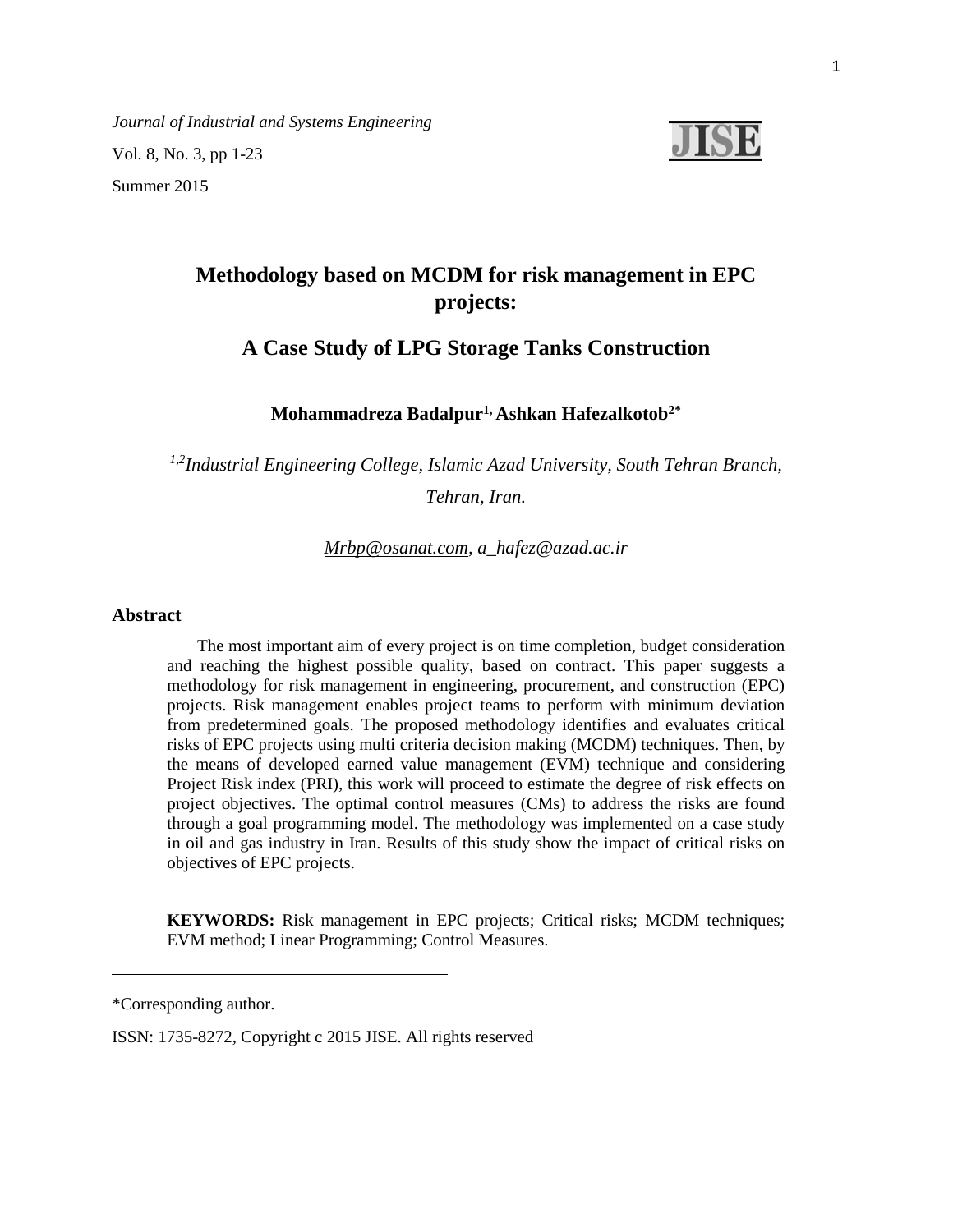## **1- Introduction and Literature Review**

 Currently, EPC projects have become one of the most popular methods of project execution for owners and contractors in different industries such as commercial, energy and other industrial projects. Preference of the owners and their tendency to conclude a contract with contractors as a lump sum or fixed price contract increases the risk for contractors, which shows the importance of risk and risk management (RM). Thus, the goal of each organization is to complete her/his project on time and at the lowest possible cost to achieve more profit, based on design specifications. Therefore, in addition to time scheduling, budgeting and resource planning, a decision-maker (DM)/project manager must identify the critical risks and adopt a suitable decision accordingly.

There are some studies that propose different decision making models for RM problems. Sadaba et al. (2014) suggested a project management methodology for small businesses (SMEs) based on an extensive research with a large number of Spanish companies. They considered factors usually neglected by SMEs. The methodology based on project RM includes simple tools, templates and risk checklists with recommended actions and indicators. Zhang and Fan (2014) proposed an optimization method for selecting project risk response strategies in project RM. Their method is based on a resolution process and an integer programming model which integrates three critical elements namely cost, schedule and quality. The most desirable risk response strategies to cope with the risk events are obtained by solving their proposed model. Gang Hwang et al. (2014) investigated RM in small projects in terms of status, barriers and impact of RM on project performance. The results of the research reported a positive correlation between RM implementation and improvement in quality, cost and schedule performance of small projects. Rezaie et al. (2007) considered the relationship of major uncertainties of a project by using extended Monte Carlo simulation method for the improvement of RM. Tsaur (2011) proposed a new normalized method and risk attitude for analyzing technique of order performance by similarity to ideal solution (TOPSIS) with interval data. The results indicate considerable decisions for different decision makers with different risk attitudes. Changsoon Park et al. (2014) developed a method of risk measurement based on the expected utility and reference, prior to risk measuring. They proposed an expected utility and uncertainty decision making model under risk.

Some literature has recently emerged which developed some methodologies of RM. Peixoto et al. (2014) proposed a developed RM methodology for a pilot project in a Portuguese electric energy organization. Yanting and Liyun (2011) presented a number of specific recommendations and measures with actual situations of the RM of petroleum operations. Teymouri and Ashoori (2011) investigated the effects of IT on project RM, necessary for any industrial and business activity as a continuous process. They estimated the effects of using IT on 50 Iranian oil companies by analyzing the data provided through questionnaires. Sapori et al. (2014) proposed implementation of risk-based methodologies by process engineers to achieve a quantitative assessment of security management systems. They indicate how to analyze the system and how to integrate technological, human and procedural aspects by the flow charts. Then they describe how to manage threats, vulnerability and criticality of critical infrastructure subsystems; how to identify primary causes and top event consequences drawing fault trees and event trees; and finally how to calculate residual risk for security management systems. Rodrigues and Crispim (2014) proposed a theoretical framework to classify and associate those practices to each phase of the project life cycle and to each project RM process with the purpose of providing some guidelines for selection of the best practices with regard to the organizational maturity and project complexity. Taylan et al. (2014) suggested novel analytic tools to evaluate the construction projects and their overall risks under incomplete and uncertain situations. Moore (2013) examined the key elements of ANSI/API (American National Standards Institute/American Petroleum Institute 780) Security Risk Assessment process and discussed how leading organizations may use risk-based performance metrics to systematically analyze the status of security facilities. He could finally identify appropriately scaled and fiscally responsible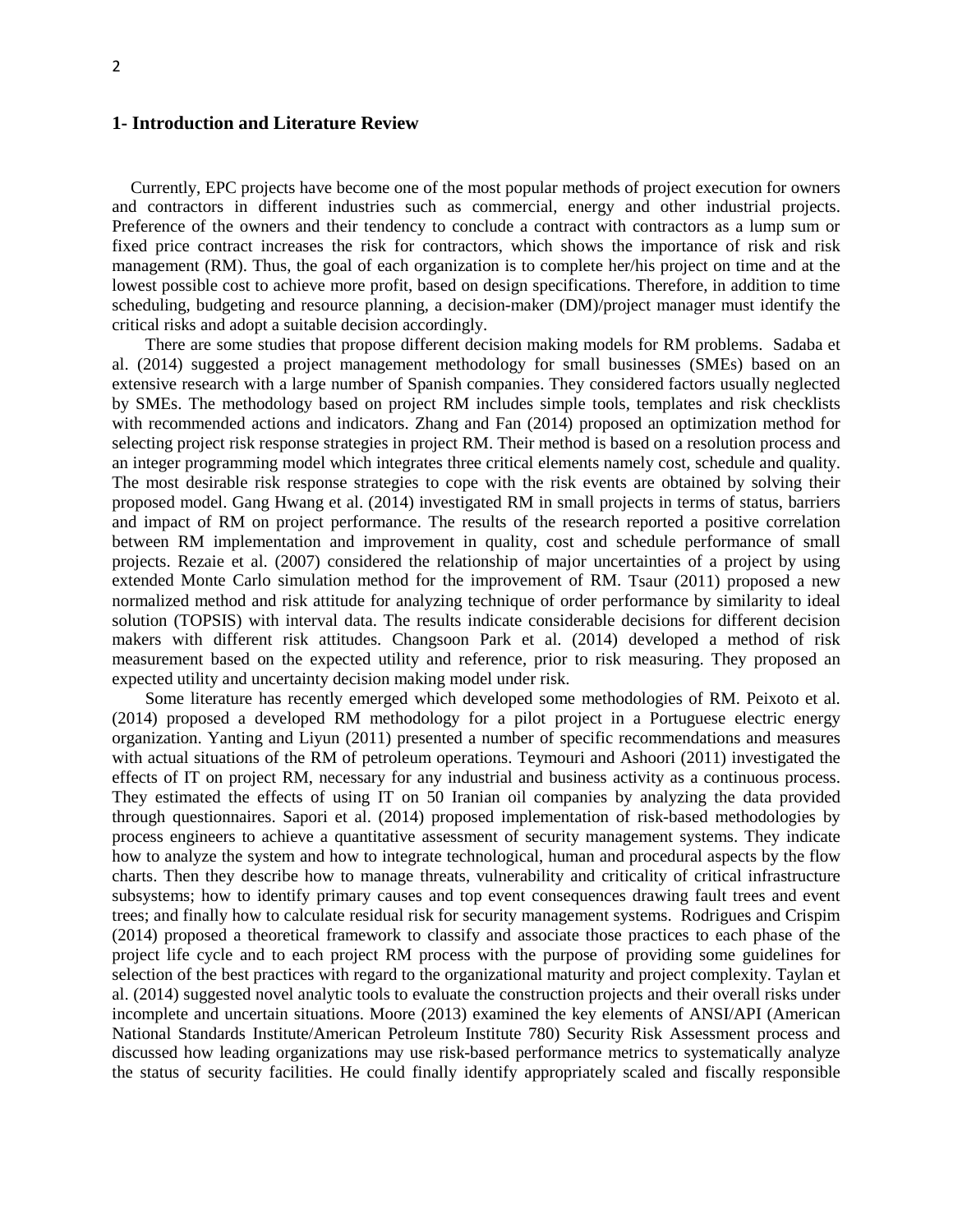counter measures based on current and projected threats. Mohebi and Bislimi (2012) described "risk" as a potential deviation from predefined goals and studied the overall parameters affecting projects' risks and analyzed different methodologies of the project RM. They develop a customized methodology applicable for Engineering, Procurement and Construction projects in oil and gas industries. Murphy et al. (2011) presented a methodology for extracting innovation constraints from building projects through stakeholders management competencies, failure mode and effect analysis (FMEA).

Oztas and okmen (2004) presented a literature survey on the issues of risk, RM, analysis and the design–build contract system, to propose a schedule and cost risk analysis model, and to address applicability of these models in scheduling and cost estimation of a fixed-price in design–build construction project. Liu and Pheng low (2009) suggested a conceptual framework to establish linking organizational learning with RM, focusing on the organizational behavior in Chinese construction firms. Mahamid (2011) identified the risk matrix for factors causing time delay in road construction projects. In total, 43 factors that might cause delay in road construction projects were defined through a detailed literature review and tabulated in a questionnaire form and analyzed in terms of impact and probability of occurrence. Adedokun et al. (2011) evaluated adoption of qualitative risk analysis techniques (QRAT) on construction projects in Nigeria with the aim of providing a better understanding on the state of these techniques through a questionnaire survey and an in-depth interview of required data for the study. Thus all the studies aim to employ appropriate tools and techniques to identify kind of risks that can affect the project objectives.

The rest of this paper is structured as follows. A brief introduction of RM and project risks is presented in Section 2. Section 3 explains application of the risk analysis in RM processes. In Section 4 a graphical framework of the methodology is provided to contribute the project team entering the RM processes. Afterwards, the tools for implementing the proposed methodology will be explained step by step. In Section 5 the results of the proposed methodology are reported with a case study. Section 6 presents the main conclusions and directions for future research.

## **2- Risk Management and Project Risk**

 "Risk management" has been widely applied in various fields such as economics, insurance, and many other industries. RM is a structured process for managing uncertainty through risk assessment (Costa et al., 2009). "Project risk" is an uncertain event or condition that, upon occurrence, has an effect on, at least, some project objectives (scope, schedule, cost and quality) (PMBOK, 2013). Therefore, "project Risk Management" is composed of a systematic process by which the risk elements or conditions may be identified, evaluated and avoided, mitigated or eliminated to preserve achievement of the project goals regarding cost, schedule, and quality (Kris and Nilson, 2006).

## **3- Risk Analysis**

 Risk analysis is performed after risk identification. In fact, risk analysis techniques are to show what happens if the project does not proceed according to plan due to potential risks and warns the decisionmaker or the project manager about necessary measures to cope with the risks, which can be either qualitative or quantitative (Oztas and Okmen, 2004).In other words, risk analysis is the key in identifying, addressing, and handling risks before they become threats to success (Guo, 2004). Car and Tah (2001) employed a fuzzy approach to construction risk assessment and analysis. They present a hierarchical risk breakdown structure (RBS) for representing a formal model for qualitative risk assessment. Chan et al.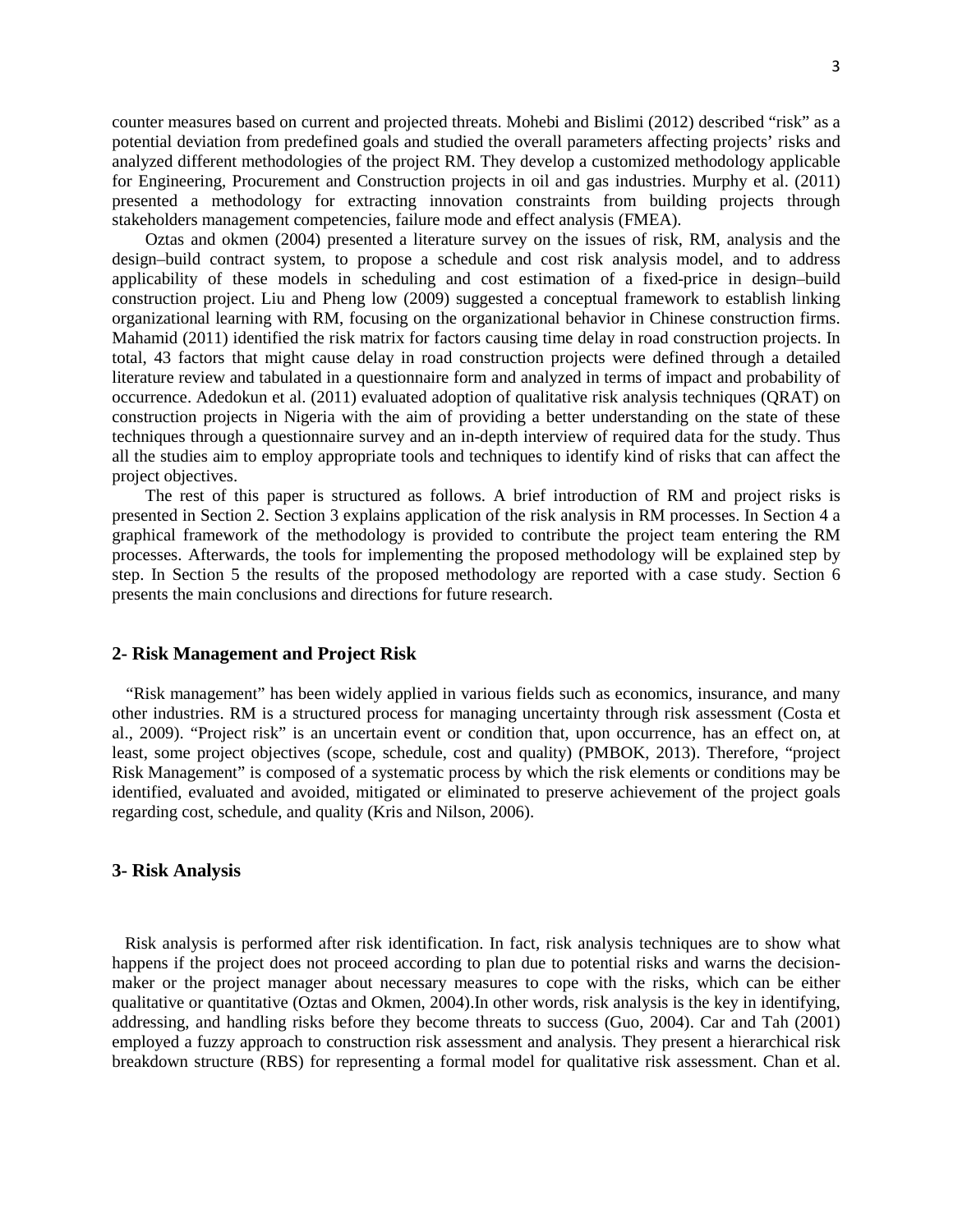(2010) developed a fuzzy risk assessment model for construction projects, procured with target cost contracts (TCC) and guaranteed maximum price (GMP) contracts. Du and Li (2008) proposed a comprehensive approach to valuation of an infrastructure concession right and quantitative RM projects in the People's Republic of China. Ghezavati et al. (2013) employed a systematic method of linear programming model to select the best strategies for responding to project risk. Odeyinka et al. (2012) developed regression models to assess the impact of identified risks on baseline forecast at the in-progress stage of a construction project.

Based on research performed in the context of RM, a comprehensive methodology is still needed in EPC projects in order to estimate the risk effects on the project objectives (time, cost, quality). This paper attempts to identify and analyze the risks and effects on the objectives of EPC projects by studying the problems occurred in a real EPC projects, using project management tools and techniques which are well known by the managers.

#### **4- Research Methodology**

Fig. 1 shows the research methodology proposed for this study through the following steps:

- 1. Definition and prioritization of risk through in-depth interviews with experts and preparing questionnaires and use of fuzzy DEMATEL technique and thereby identifying the critical risks.
- 2. Quantitative risk analysis done for critical risks using risk quantity index (RQI), PRI and developed EVM. The rest of the work is as follows: defining CMS proportional to the risks, along with the cost required to implement them for response to risk. Meanwhile the impact of each Control Measure (CM) on project objectives in reducing risk loss should be specified. This is done by Analytical Hierarchy Process (AHP) technique with experts' ideas taking into account project objectives and priorities (time, cost and quality).Thereby EVM indices and RQI quantity will be recalculated with regard to the CMS.
- 3. Risk control stage in which the optimal CMS will be specified using linear programming model and predefined goals.
- 4. Risk monitoring will be carried out through implementation of CMS during the course of the project, calculating the project performance and repeating of all steps during reporting of the project.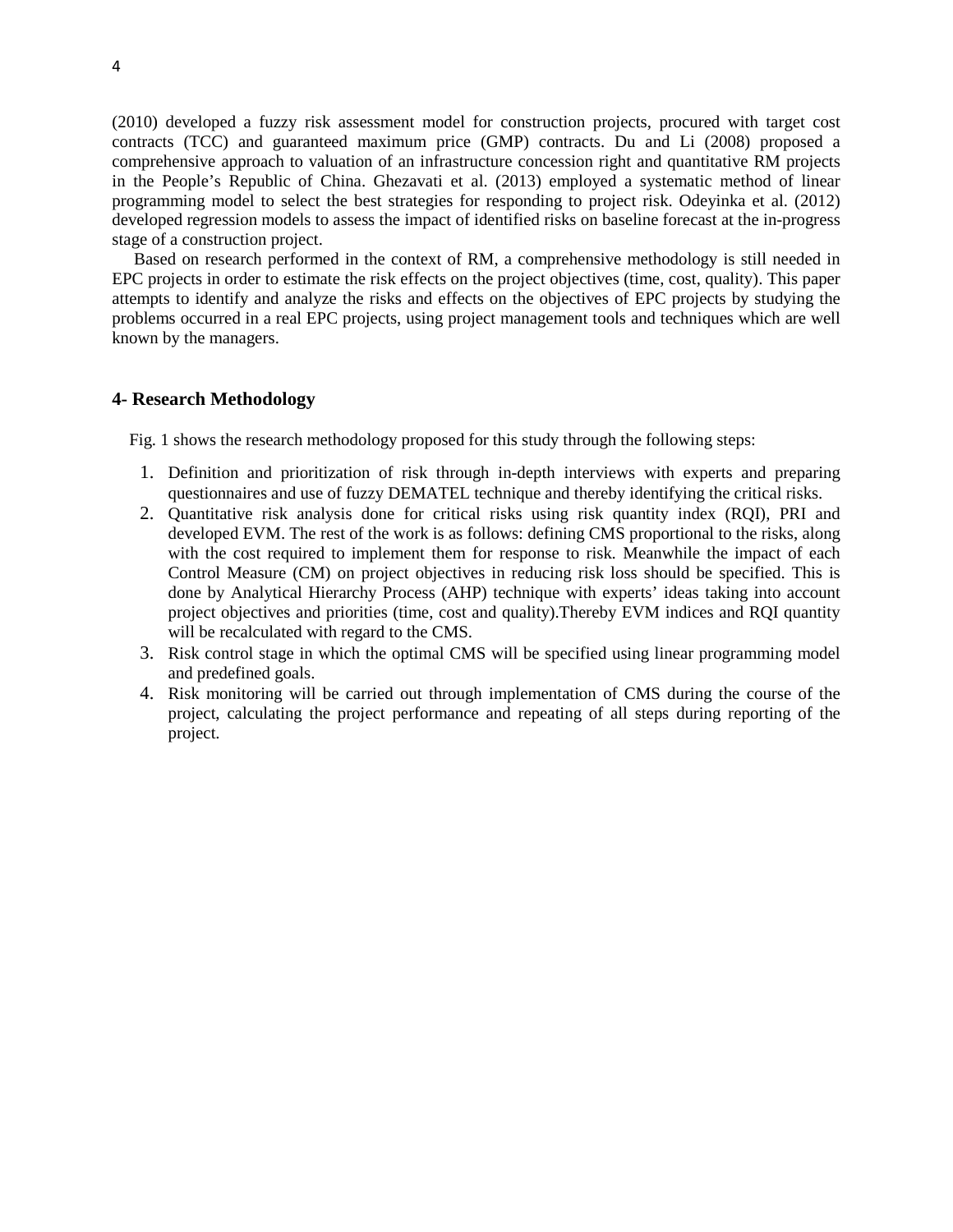

**Fig. 1.** The framework of RM methodology

## **4-1- Fuzzy Set Theory and triangular Fuzzy Numbers**

 Fuzzy set theory (FST) is based on the context of membership function and taking linguistic variables into account. As stated by (Zadeh, 1965) FST is an approach to convert the qualitative variables in to quantitative variables by means of linguistic variables. Values of linguistic variables are defined in accordance with human expression and statement. It is notable that the theory considers uncertain data in an uncertain environment based on people's thoughts and ideas. The linguistic terms can be represented through different fuzzy-shaped numbers. The triangular and trapezoidal fuzzy numbers are often used as fuzzy linguistic variables. In this study, the triangular fuzzy numbers are employed as a triplet number (*l, m, u*) and shown in Fig. 2 .The membership function is shown in Eq. (1).

$$
\mu_{\tilde{A}}(x) = \begin{cases}\n0 & x < l \\
\frac{(x-1)}{m-l}, & l \le x \le m \\
\frac{(u-x)}{u-m}, & m \le x \le u \\
0 & x > u\n\end{cases}
$$

(1)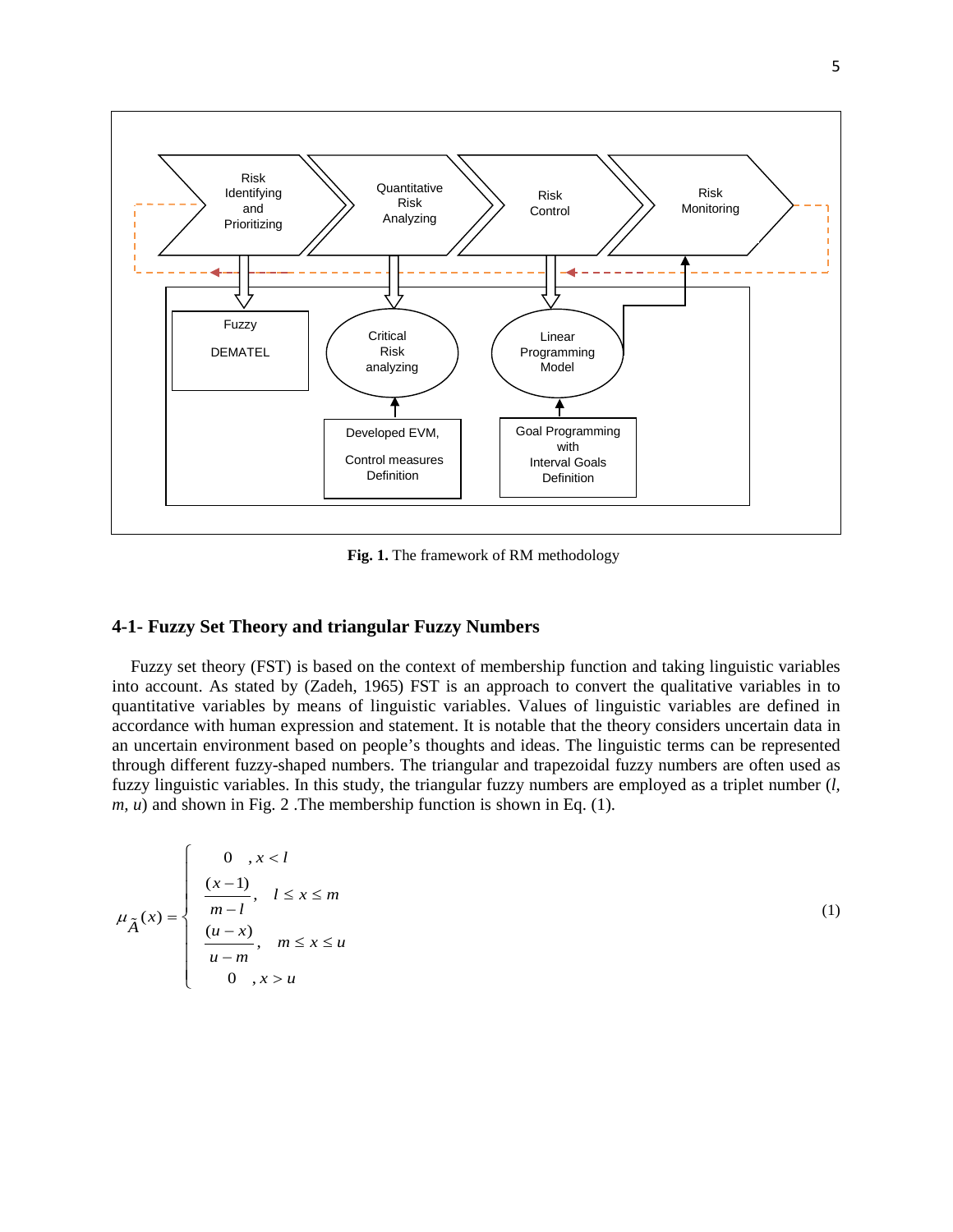

 The pair-wise comparisons between any two determinants can be expressed by integer scores ranging from 0 to 4 and representing no influence  $(0)$ , very low influence  $(1)$ , low influence  $(2)$ , high influence  $(3)$ and very high influence (4) respectively. These crisp scores are translated as fuzzy numbers based on Fig. 3 and Table.1.



**Fig.3**.A fuzzy membership including triangular Fuzzy Numbers

| Linguistic term     | fuzzy triangular number |  |
|---------------------|-------------------------|--|
| No influence        | [0,0,0.25]              |  |
| Very low influence  | [0, 0.25, 0.5]          |  |
| Low influence       | [0.25, 0.5, 0.75]       |  |
| High influence      | [0.5, 0.75, 1]          |  |
| Very high influence | [0.75, 1, 1]            |  |

**Table 1.** The assigned fuzzy numbers to each linguistic term of **Fig.3.**

 In many projects especially in EPC projects, risk factors come from various areas of political, economic, social, technological and geographical environments. Since the nature of risk incorporates a situation of vagueness, the fuzzy set theory seems to be a suitable method for this situation.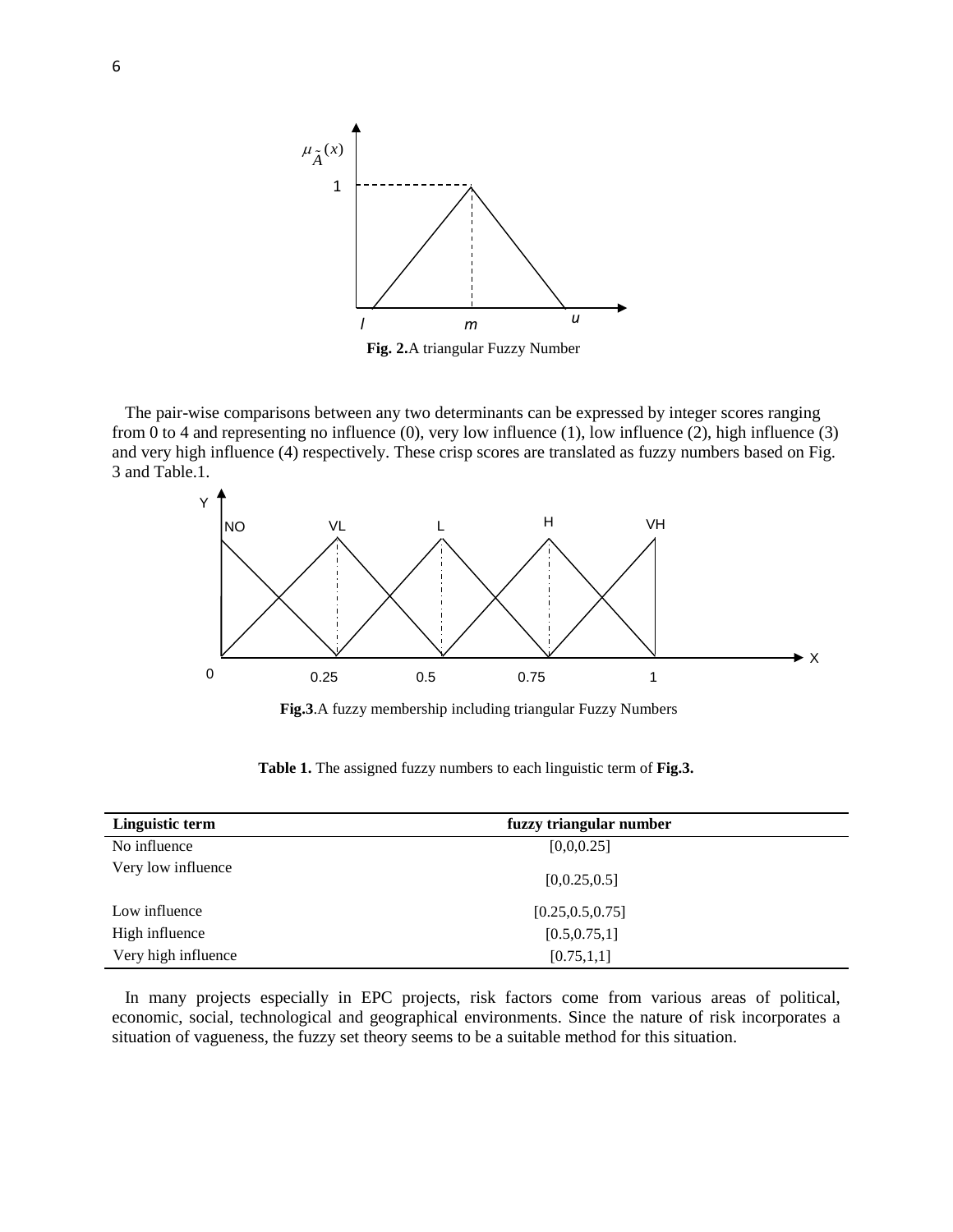## **4-2- DEMATEL and Fuzzy DEMATEL Methods**

 Decision Making Trial and Evaluation Laboratory (DEMATEL), is a decision making method based on a pair-wise comparison that was presented by Fontela & Gabus between 1972 and 1976. This technique was presented for solving complicated problems (Fontela and Gabus, 1974). DEMATEL was developed with the belief that pioneering and appropriate use of scientific research methods could improve understanding of the specific obstructive, intertwined problems, and also contribute to identification of workable solutions by a hierarchical structure (Tzeng and Huang, 2011).The fuzzy DEMATEL method has been successfully applied in many fields. For the first time in the construction of risk assessment, Samani (2012) successfully applied crisp DEMATEL as a tool for risk assessment in Iranian oil and gas projects and produced logical results. Recently, the Fuzzy DEMATEL method was found to be a better approach for real problems. The DEMATEL method, whether crisp or fuzzy, is a better service for larger projects than smaller ones due to the fact that risks raised from various areas and levels in the larger projects have more inter-relationships, and DEMATEL has the ability to take that into account. Since phases of EPC project are highly inter-dependent, one should take a proper technique that is able to show this dependency. An advantage of the DEMATEL method is that it not only identifies the critical determinants, but also has the capacity of revealing the relationships between determinants, thereby providing more valuable information for deciding on a problem with complex interdependencies. The structure model of DEMATEL and fuzzy DEMATEL method are as follows (Tzeng and Huang, 2011).

## **4-2-1- DEMATEL**

- 1. Definition of pair-wise comparison fuzzy numbers such that of Table 1.
- 2. Constituting that the initial direct-relation matrix  $z$  is a  $n * n$  matrix obtained by pair-wise comparisons in terms of influences and directions between criteria, in which  $z_{ij}$  is denoted as the degree to which criterion *i* affects criterion *j*.
- 3. Constituting the normalized direct-relation matrix  $X$  which can be obtained through Eq. (2) in which all principal diagonal elements are equal to zero.

$$
X = S.Z \tag{2}
$$

$$
S = \frac{1}{\frac{MAX}{1 \le i \le n} \sum_{j=1}^{n} z_{ij}}
$$
(3)

$$
S = \min \left\{ \max_{1 \le i \le n} \sum_{j=1}^{n} z_{ij}, \max_{1 \le j \le n} \sum_{i=1}^{n} z_{ij} \right\}
$$
(4)

4. Constituting the total relation-matrix  $T$  can be acquired by employing Eq. (5) in which  $I$  is denoted as the identity matrix.

$$
T = X \left( I - X \right)^{-1} \tag{5}
$$

5. The sum of rows and columns are separately denoted as vector *d* and vector *r* within the totalrelation matrix *T* through the following formula.

$$
T = (t_{ij})_{n \times n} \tag{6}
$$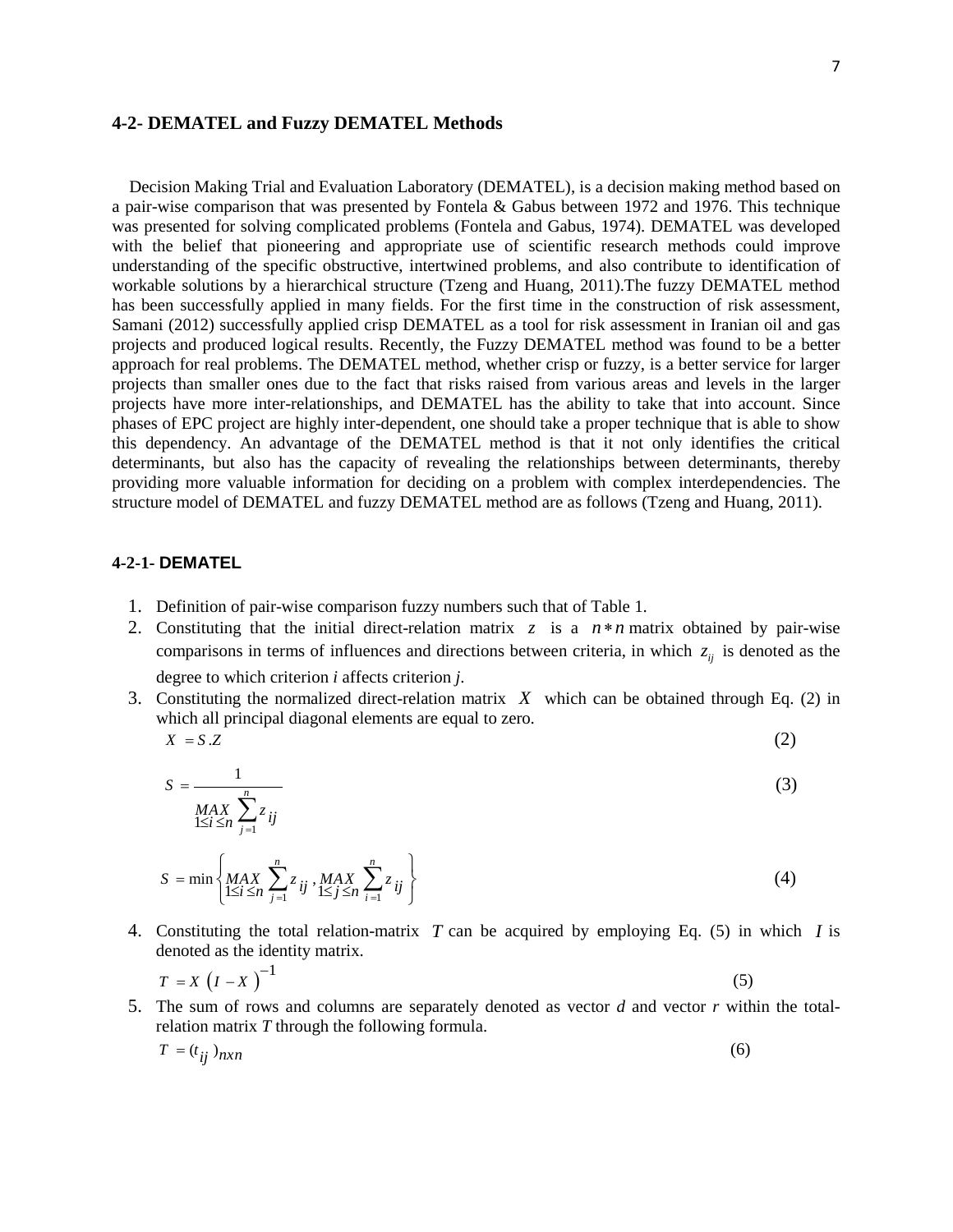$$
d = (d_1, \dots, d_n), where (d_i = \sum_{j=1}^n t_{ij})
$$
\n
$$
(7)
$$

$$
r = (r_1, ..., r_n), where (r_j = \sum_{i=1}^n t_{ij})
$$
\n(8)

6. A casual diagram can be obtained by mapping dataset of  $(d_i + r_i, d_i - r_i)$ , where the horizontal axis is  $d_i + r_i$  and the vertical axis is  $d_i - r_i$ .

#### **4-2-2- Fuzzy DEMATEL**

 All steps in Fuzzy DEMATEL are similar to crisp DEMATEL with this difference that a triangular fuzzy number such as  $\tilde{Z} = (\tilde{I}_{ij}, \tilde{m}_{ij}, \tilde{u}_{ij})$  is defined and P experts make sets of pair-wise comparisons matrix.

Acquiring and aggregating the assessments of decision makers with number of  $P$  experts make sets of pair-wise comparisons matrix  $(\tilde{Z}^1, \tilde{Z}^2, ..., \tilde{Z}^P)$  in terms of influences and directions between the criteria. For aggregating the results of these assessments, Eq. (9) which is based on representation of an additional operation can be utilized (see Eqs. (2) - (4)). Eq. (10) can be used for de-fuzzification. The initial direct-relation matrix  $\tilde{Z} = [\tilde{z}_{ij}]_{n \times n}$  can be obtained later, in which

 $z_{ij}$  is denoted as the degree to which criterion i affects criterion j.

$$
Z = \left[\frac{1}{P} (\tilde{\mathbf{Z}}^1 \oplus \tilde{\mathbf{Z}}^2 \oplus \dots \oplus \tilde{\mathbf{Z}}^P)\right]_{n \times n} \tag{9}
$$

Where,

$$
(\tilde{\mathbf{Z}}^1 \oplus \tilde{\mathbf{Z}}^2 \oplus \dots \oplus \tilde{\mathbf{Z}}^P) = [\frac{1}{6} (\mathbf{l}_{ij}^1 + 4m_{ij}^1 + u_{ij}^1 + \dots + \mathbf{l}_{ij}^P + 4m_{ij}^P + u_{ij}^P)]_{n \times n}
$$
(10)

## **4-3- Combination Earned Value Management and Risk**

 Recently, with development of scientific methods and with regard to complexity of large-scale projects, the necessity of applying some techniques to aid the project managers was properly sensed. The earned value is a leading technique for monitoring and analyzing project performance and project progress (Aliverdi et al., 2013). EVM is a project management technique that measures project progress in an objective manner, and provides an early warning of the performance issues, if any (PMI, 2004). EVM measures the project performance and progress by an integrated management of three most important elements in a project, namely cost, schedule and scope. Although it allows exact measurement of the project progress, it can reflect unreal deviations of project aims with traditional indices. A developed earned value technique is followed here which can show the most real deviations of the plan and contribute to management in order to make better decisions for achieving project goals. The models adopted for estimation based on literature (Alam Tabriz et al. (2013), Vendevoorde and Vanhouke (2006), Badiru and Omitaomu (2011)) are as follows: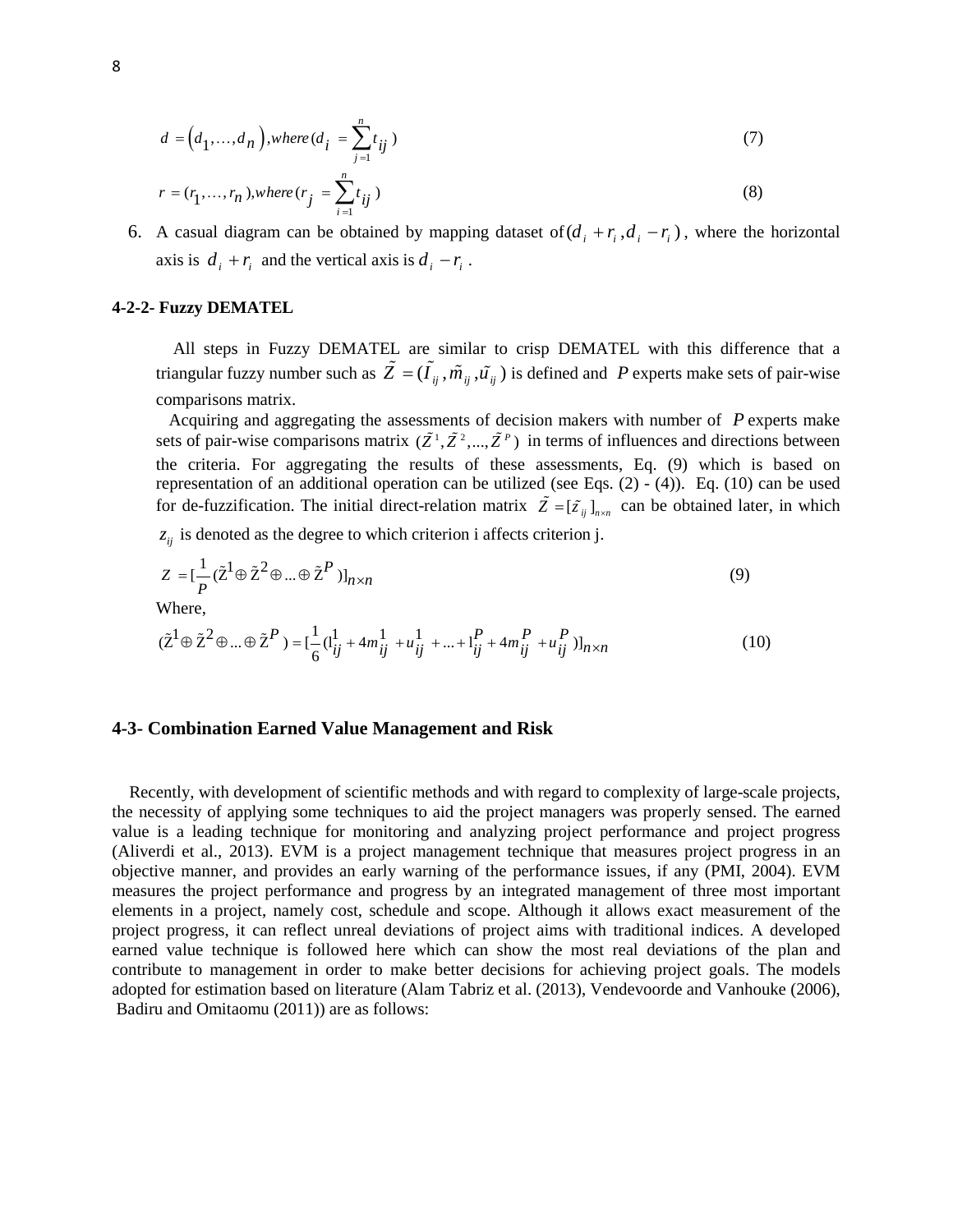**Table 2.** Definition of EVM indices

| <b>Item</b>  | <b>Indices</b>                | <b>Description</b>                                                              |
|--------------|-------------------------------|---------------------------------------------------------------------------------|
| $\mathbf{1}$ | AC                            | Actual cost = Total cost actually incurred so far.                              |
| 2            | <b>BAC</b>                    | Budget at completion $=$ Baseline cost to project completion                    |
| 3            | $\cal{E}V$                    | Earned value of the project $=$ Amount of budget earned so far based on         |
|              |                               | physical work accomplished                                                      |
| 4            | CPI                           | Cost performance index = Cost efficiency ratio. A CPI of $1.00$ means that      |
|              |                               | the costs are exactly the same as the budget for work actually done so far.     |
| 5            | $\mathit{SPI}_\left(t\right)$ | Schedule performance index = The schedule efficiency ratio. An SPI of $1.00$    |
|              |                               | means that the project is exactly on schedule.                                  |
| 6            | PRI                           | Project Risk Index                                                              |
|              |                               | Based on formula $F = P(1 + i)^n$ , variable i is interest rate per period,     |
|              |                               | variable n is number of interest period , variable P is a present sum of        |
|              |                               | money, variable F is a future sum of money, variable n tabernacle with          |
| 7            | $(BAC-EV_{FT})*(1+i)^{Delay}$ | delay occurred in the project and also variable P tabernacle with               |
|              |                               | $(BAC-EV_{FT})$ , there is the budget quantity of the project to need after     |
|              |                               | finishing of the project finish time (Finish Time(FT)=it can be contractual     |
|              |                               | time or rescheduled finish date agreed between contractor and owner)            |
| 8            | EAC                           | Estimate at completion = Expected total cost based on average cost and schedule |
|              |                               | efficiencies ratio                                                              |
| 9            | PD                            | Planned duration to complete                                                    |
| 10           | $EAC_t$                       | Estimate at completion=Expected total time to complete                          |
| 11           | $RQI_i$                       | Risk quantity index                                                             |
| 12           | $n * r$                       | $N =$ number of risks, $r =$ maximum quantity of the value risks                |
| 13           | $P_i * I_i$                   | $P$ is occurrence probability, $I$ is Risk impact                               |

(11)

The equation (7) has been proposed in this paper.

$$
RQI_i = P_i * I_i
$$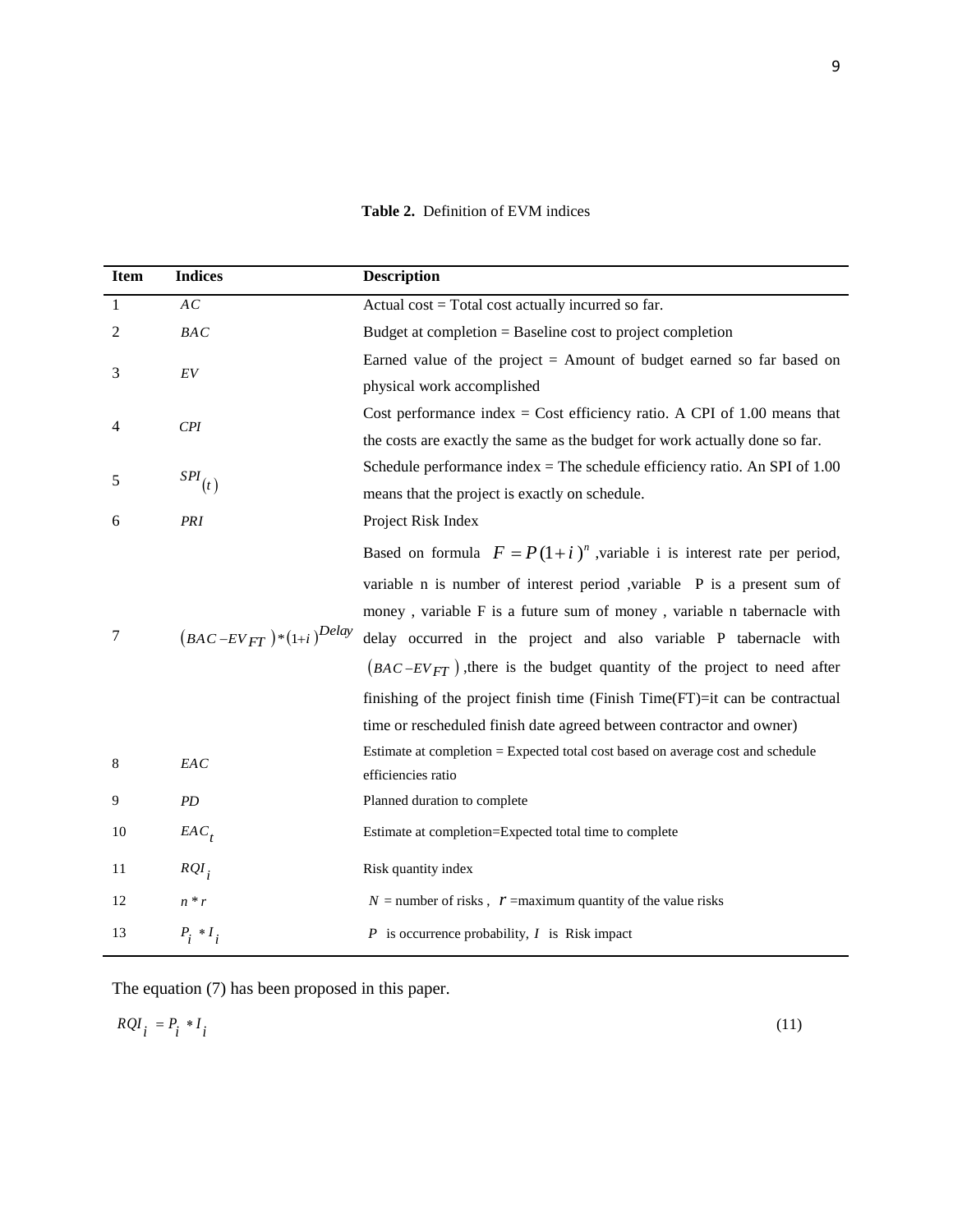$$
PRI = 1 + \left(\frac{(-RQI_i)}{n * r}\right) \tag{12}
$$

$$
EAC_t = \frac{PD}{SPI(t)^*PRI} \tag{13}
$$

$$
EAC = AC + \frac{(BAC - EV)}{\left(\frac{CPI + SPI(t)}{2}\right) * PRI} + (BAC - EV_{FT}) * (1+i)^{Delay}
$$
\n(14)

 First, by using Eq. (11), the experts will proceed to estimate RQI quantity which is equal to occurrence probability multiplied by the impact of each risk on objectives. Then PRI is calculated based on Eq. (12) and finally using Eqs. (13) and (14), the finishing time and budget of the project is calculated at project completion.

### **4-4- Goal Programming**

 Goal programming is one of the most important and significant methods in solving the multi-objective problems which was first used by (Charnes et al., 1995). General form of goal programming is as follows. Based on the model,  $p_k$  is  $k^{th}$  priority of the goals,  $w_{ik}$  is the weight of the deviation variables of the goals,  $x_j$  is the decision variable,  $d_i$ ,  $d_i$  are the deviation variables,  $b_i$  is the right hand side parameter,  $a_{ij}$  is technical variable,  $c_{ij}$  is factors of  $i^{th}$  variable in  $j^{th}$  goal.

$$
Min Z = \sum_{k=1}^{q} \sum_{i=1}^{m} p_k (w_{ik}^{\dagger} d_i^{\dagger} + w_{ik}^{\dagger} d_i^{\dagger})
$$
\n(15)

$$
S \ t : \sum_{j=1}^{n} C_{ij} X_{j} + d_{i}^{-} + d_{i}^{+} = b_{i} \qquad (i = 1, 2, ..., m)
$$
 (16)

$$
\sum_{j=1}^{n} a_{rj} X_j \le b_r \qquad (r = 1, 2, ..., s)
$$
 (17)

$$
X_{j}, d_{i}^{-}, d_{i}^{+} \ge 0 \qquad (j = 1,...,n)
$$
\n(18)

 Now, based on the general form of goal programming model, we propose our described model. In the proposed model,  $\lambda_i$ ,  $\mu_i$  are weights of deviation variables,  $d_i^-, d_i^+, e_i^+, e_i^-$  are deviation variables,  $RQI_i$ ,  $RQI_{ij}$  are risk quantity index of risk *i* if occurred, and risk quantity index of risk *i* by employing CM *j*, respectively. Variable  $S_{ij}$  is the decision variable that if risk *i* is controlled by CM *j*, it will take 1, otherwise it takes 0.  $C_{ij}$ ,  $C'_{ij}$  denote cost control before and after risk happened, respectively which is rapidly controlled.  $L_i$ ,  $L'_{ij}$  are the lost costs if the risk *i* happens and after employing CM *j*, respectively.  $\Box t_i$ ,  $\Box t'_i$  represent the increasing time of the project, after risk *i* happened and time increasing of the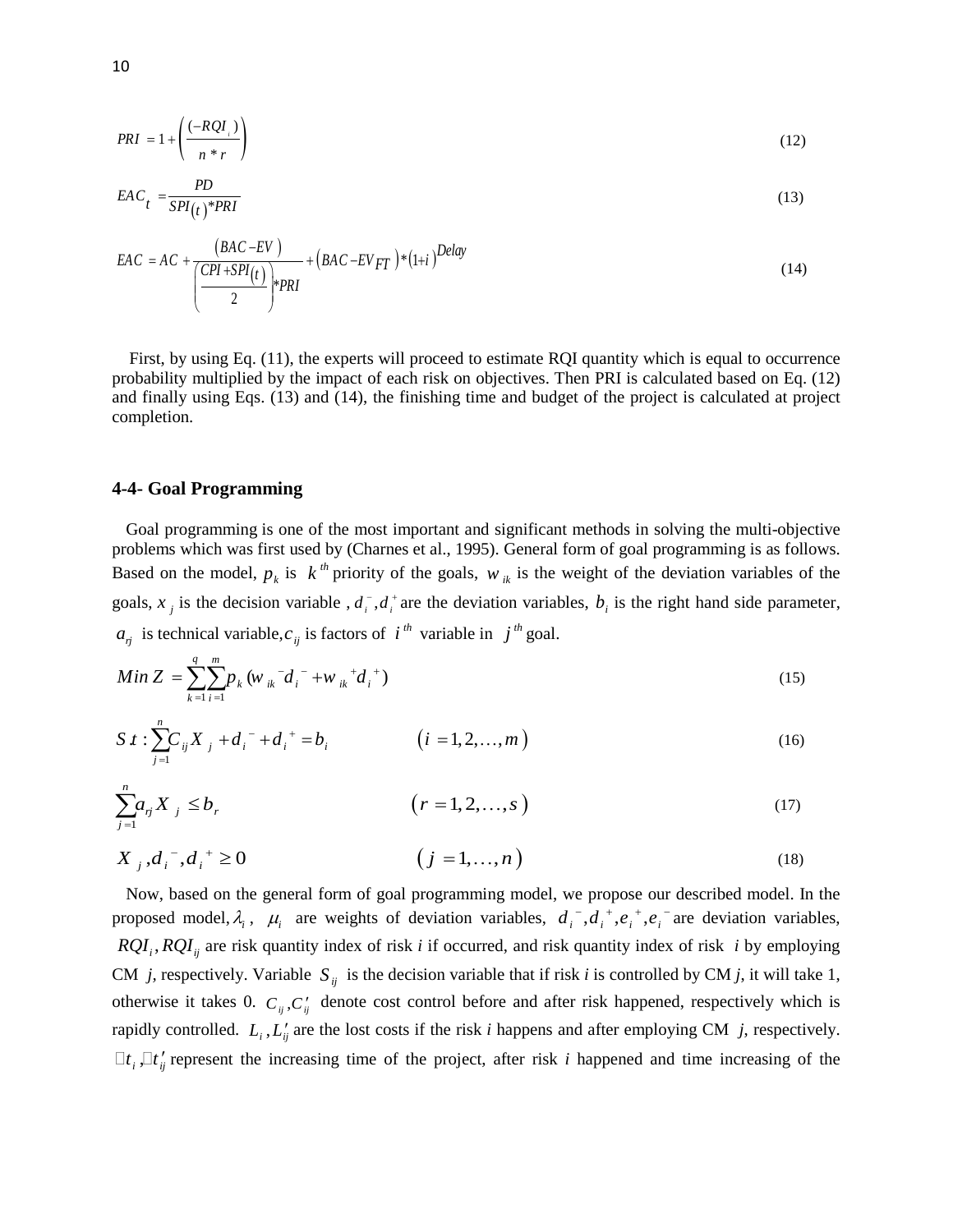project by employing of CM *j*, respectively. The goal levels for total risk quantity, total budget for CM, lost cost of risk, and planned schedule of the project are indicated by  $RQ^{goal}$ ,  $C^{goal}$ ,  $L^{goal}$  and  $T^{goal}$ , respectively. The goal programming model for RM is as follows:

$$
Min Z = \sum_{k=1}^{4} \lambda_k (d_k^{\texttt{-}} + d_k^{\texttt{+}}) + \sum_{k=1}^{4} \mu_k (e_k^{\texttt{-}} + e_k^{\texttt{+}})
$$
\n(19)

$$
S t : \sum_{i=1}^{n} \sum_{j=1}^{m} [RQ I_{ij} S_{ij} - RQ I_{i} (1 - S_{ij})] - d_{1}^{-} + d_{1}^{+} = RQ^{goal}
$$
\n(20)

$$
\sum_{i=1}^{n} \sum_{j=1}^{m} [S_{ij} (C_{ij} + C'_{ij})] - d_2^- + d_2^+ = C^{goal}
$$
\n(21)

$$
\sum_{i=1}^{n} \sum_{j=1}^{m} [L_i \left( 1 - S_{ij} \right) - S_{ij} L'_{ij} ] - d_3^- + d_3^+ = L^{goal}
$$
\n(22)

$$
\sum_{i=1}^{n} \sum_{j=1}^{m} [(1 - S_{ij}) \Box t_i - \Box t'_{ij} S_{ij})] - d_4^- + d_4^+ = T^{goal}
$$
\n(23)

$$
RQ^{\text{goal}} - \left(e_1^- + e_1^+\right) = RQ_{\text{min}}^{\text{goal}}\tag{24}
$$

$$
RQ_{min}^{goal} \leq RQ_{max}^{goal} \leq RQ_{max}^{goal} \tag{25}
$$

$$
C^{goal} - \left(e_2 - e_2\right) = C^{goal}_{min} \tag{26}
$$

$$
C_{\min}^{\text{goal}} \le C_{\max}^{\text{goal}} \le C_{\max}^{\text{goal}} \tag{27}
$$

$$
L^{goal} - \left(e_3^- + e_3^+\right) = L_{min}^{goal} \tag{28}
$$

$$
L_{min}^{goal} \le L_{max}^{goal} \le L_{max}^{goal} \tag{29}
$$

$$
T^{goal} - \left(e_4^- + e_4^+\right) = T^{goal}_{min} \tag{30}
$$

$$
T_{min}^{goal} \le T_{max}^{goal} \le T_{max}^{goal} \tag{31}
$$

The main objective of the problem is to minimize deviation variables of the goals. The constraint (20) shows that the risk quantity index should be minimized and based on constraints (24) and (25) the best mode is achieved when the entire CMS are used. The constraint (21) indicates the required budget for using of CMS and based on constraints (26) and (27) the best mode is when more funding is allocated for the use of CMS. The constraints (22) and (23) show that the lost cost of risk and the deviation from the planned schedule should be minimized, respectively. Based on constraints (28) to (31) this happens when the  $L^{goal}$  and  $T^{goal}$  are at a minimized mode.

### **5- Case Study of Construction of LPG Storage Tanks**

 Phase 13 of the South Pars Gas Field Project includes offshore drilling and facilities (platforms and subsea pipelines) and onshore refinery facilities for reservoir fluid processing. The South Pars Gas Field located in The Persian Gulf, 105 km south of Iranian Coast will be developed to produce high quantity reservoir fluid, and transport the fluids to mainland for further treatment. Liquid propane gas is one of the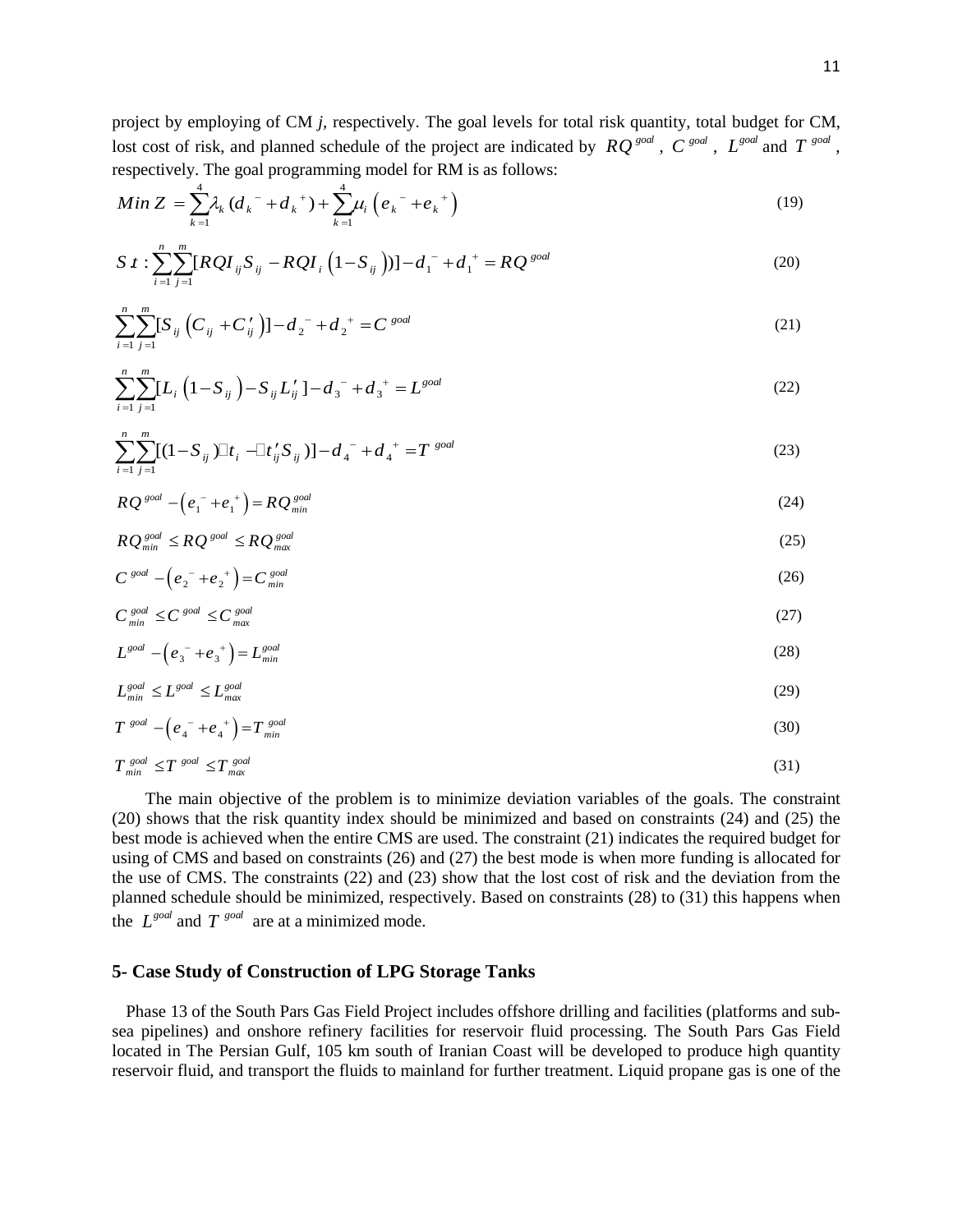subsidiary productions of a refinery and it is wrought of propane  $(C_3H_8)$  and butane  $(C_4H_{10})$  hydrocarbon. These products can be used in cars as a type of fuel along with other combustible mixtures; hence their production and use are increasing worldwide since they are less polluting. Moreover they can be utilized as consumable products in houses especially in Iran.

Liquid petroleum gas (LPG) storage tank is one of the refinery parts which is a place for storing the propane gas produced and plays the role of propane refrigerator. This project is transferred to a subcontractor in an EPC contract format. The contract duration was 25 months from the start of the project and the actual progress of the project was 52% after 39 months. Later, the project was extended for another 25 months and also the amount of contract increased due to the new conditions. Now the project status is critical due to new agreements; the total amount price will not be increased under any circumstances. Therefore, proper management is vital in the current condition of the project and RM can be very important in this case. Seventy five risks were identified in top levels by experts and grouped in five phases including management (M), engineering (E), procurement (P), construction (C) and commissioning (COM). In the next step, pair-wise comparisons matrixes (PWCM) were prepared and distributed among experts, then the PWCM scores was gathered. With employing of Fuzzy DEMATEL, the total relation – matrix and casual digraphs of each phase was identified based on Eqs. (2) - (8). The results are shown in Fig.4.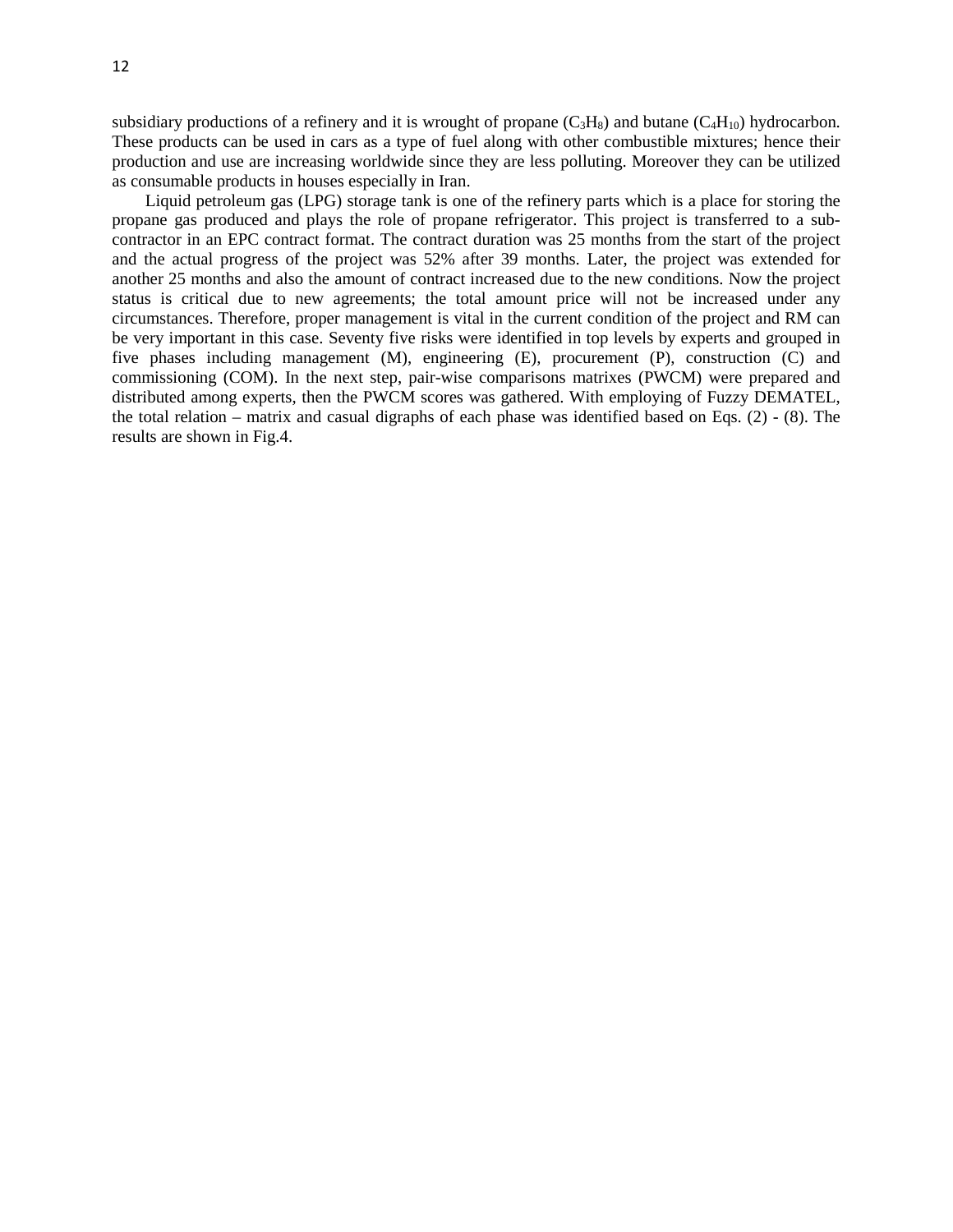

**Fig.4.** Cause and effect diagraphs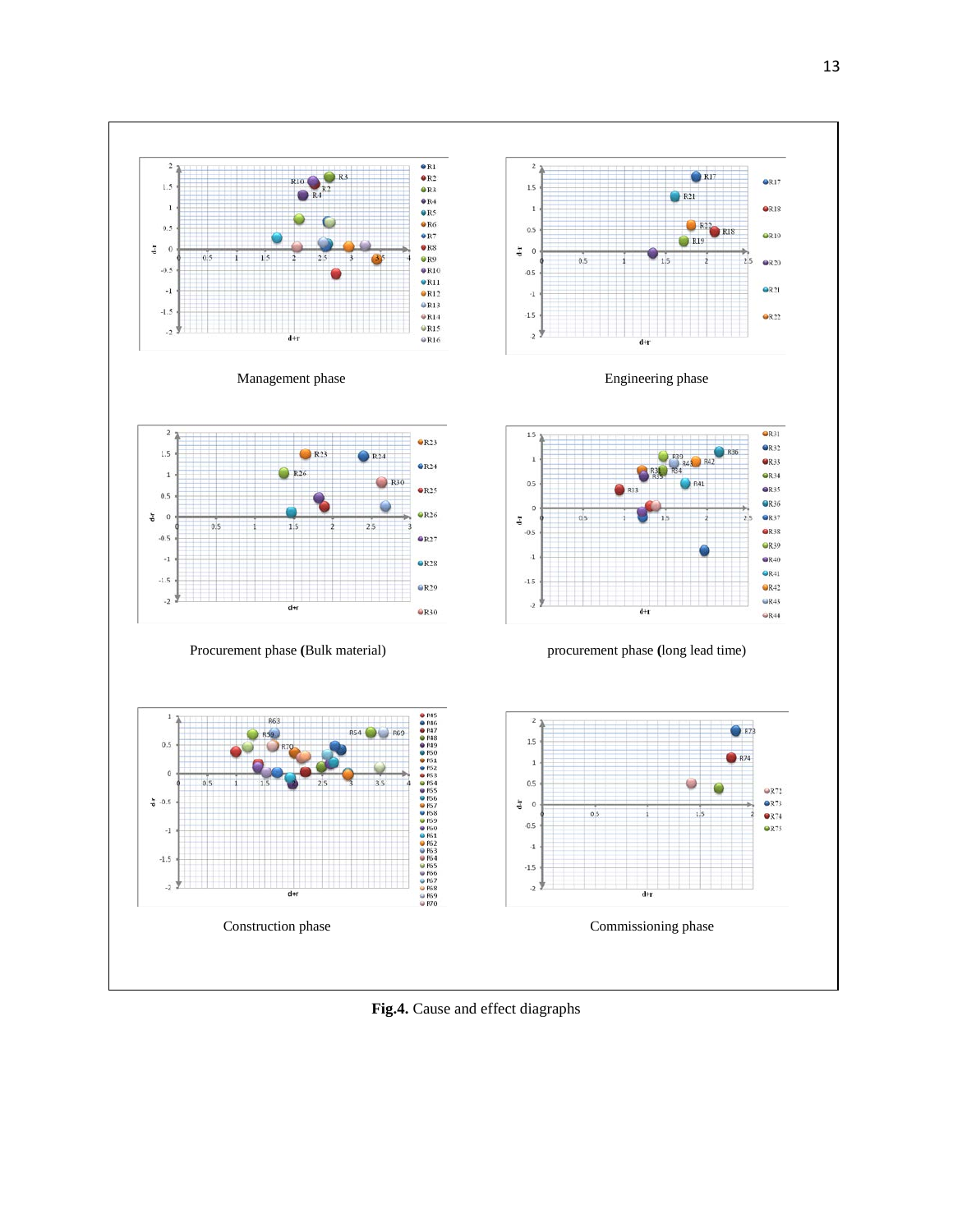The critical risks known and prepared for analysis by experts are shown in Table 5. Meanwhile, the fuzzy DEMATEL results including Tables 9 through 13 are illustrated in Appendix A. The occurrence probability of each risk will be determined by decision makers and experts based on Table 3.

| Item no. | threat status                                                         | Level |
|----------|-----------------------------------------------------------------------|-------|
|          | This event is preventable                                             |       |
|          | Usually this event is preventable                                     |       |
| 3        | This event might be preventable but maybe excess activity is required |       |
| 4        | This event is not preventable but can be handled with other ways      |       |
|          | This event is not preventable and it does not exist any ways          |       |

**Table 3.** Guidance to identifying risk occurrence probability

The risk impact on the project objectives is classified into five levels which will be determined by decision makers and experts based on Table 4. For example, if a risk does not incorporate the desirable impact on the project objectives, number 1 will be selected.

| <b>Item</b>    | Cost impact     | Time impact                                  | <b>Quality impact</b>       | Level |
|----------------|-----------------|----------------------------------------------|-----------------------------|-------|
| 1              | Almost without  | Almost timely                                | Almost without undesirable  |       |
|                | any increasing  |                                              | impact or very low          |       |
| 2              | Increasing less | Delay less than 5% (more resource is         | Acceptable with low         | 2     |
|                | than $10%$      | required)                                    | depression around scope     |       |
| 3              | Increasing      | Delay between 5% to 10% (it is not able to   | Acceptable with significant | 3     |
|                | between 10% to  | reach the planned dates)                     | depression around scope     |       |
|                | 20%             |                                              |                             |       |
| $\overline{4}$ | Increasing      | Delay between 10% to 20% (impact on critical | It is not acceptable by     | 4     |
|                | between 20% to  | path)                                        | owner                       |       |
|                | 30%             |                                              |                             |       |
| 5              | Increasing more | Delay more than 20% (it is not compensable   | Incredible and resultant to | 5     |
|                | than $40%$      | and reaching to fundamental milestones)      | rework                      |       |

**Table 4.**Guidance to identifying risk impact on objectives

Thus in accordance with Tables 3 and 4,  $RQI_i$  and then *PRI* along with  $EAC$ ,  $EAC_{(t)}$  are calculated for the critical risks based on Eqs. (12)-(14). Now it is possible to get the effect of each risk on the objectives based on its'  $RQI$ . In other words, quantities of  $\Box t_i$  and  $L_i$  are calculated in this step, the results of which have been listed in Table 5.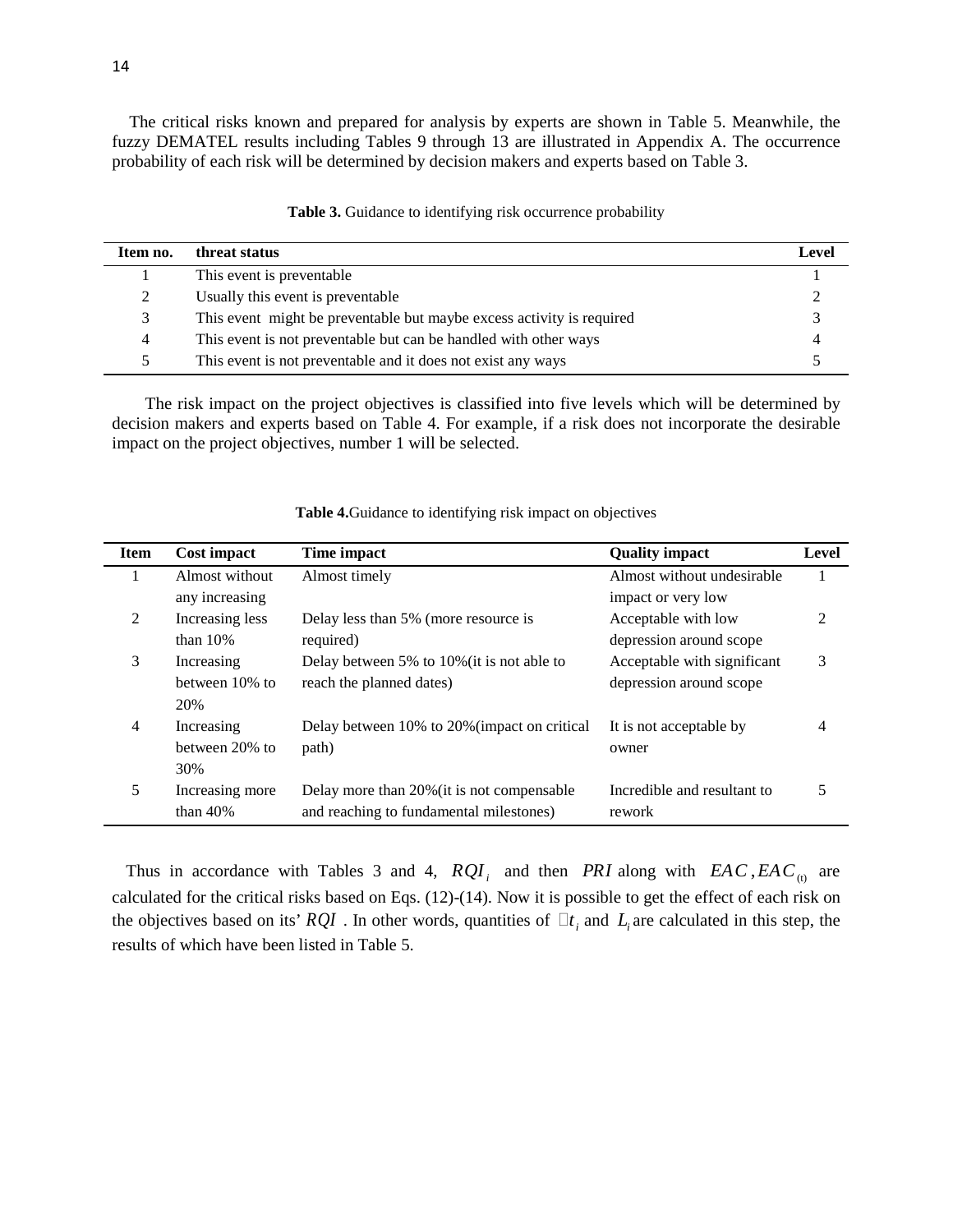| <b>Risk</b>             | <b>Risk Description</b>                                   | Phas<br>e      |                             |                  | $RQI_i = P_i * I_i$ $\Box t_i$ |                          | $L_i$          |
|-------------------------|-----------------------------------------------------------|----------------|-----------------------------|------------------|--------------------------------|--------------------------|----------------|
| $\mathbf{1}$            | Inflation and unpredictable sway in prices                | M              | $P_1$                       | 3                | $RQI_{\perp}$                  | 1.8                      | 24.1           |
|                         |                                                           |                | $I_{\scriptscriptstyle 1}$  | $\overline{2}$   | 6                              | 7                        | $\overline{0}$ |
| $\overline{2}$          | Force major                                               | M              | $P_2$                       | $\mathbf{1}$     | $RQI$ ,                        | 0.9                      | 12.0           |
|                         |                                                           |                | $I_{2}$                     | 3                | $\mathfrak{Z}$                 | 3                        | 5              |
|                         | inaccessibility to engineering consultant to be confirmed | E              | $P_3$                       | $\mathfrak{Z}$   | $RQI_{\rm a}$                  | 1.8                      | 24.1           |
| $\overline{\mathbf{3}}$ | by owner                                                  |                | $I_{\frac{3}{2}}$           | $\overline{2}$   | 6                              | 7                        | $\overline{0}$ |
|                         |                                                           |                | $P_4$                       | $\overline{c}$   | $RQI_{A}$                      | 0.6                      |                |
| $\overline{\mathbf{4}}$ | Change in internal precept                                | $\mathbf{P}$   | $I_{\scriptscriptstyle{4}}$ | $\mathbf{1}$     | $\overline{2}$                 | $\mathfrak{2}$           | 8.03           |
| 5                       | supplying of materials from vendors to be confirmed by    | $\overline{P}$ | $P_5$                       | $\overline{c}$   | $RQI_{5}$                      | 1.2                      | 16.0           |
|                         | owner                                                     |                | $I_{\rm s}$                 | $\overline{2}$   | $\overline{4}$                 | 4                        | $\tau$         |
|                         |                                                           | $\mathbf P$    | $P_6$                       | $\mathbf{1}$     | $RQI_{\epsilon}$               | 0.6                      |                |
| 6                       | Transferring of Inefficiency information to vendors       |                | $I_{\epsilon}$              | $\boldsymbol{2}$ | $\overline{2}$                 | $\mathfrak{2}$           | 8.03           |
|                         |                                                           |                | $P_7$                       | $\mathfrak{Z}$   | $RQI_{7}$                      | 1.8                      | 24.1           |
| $\overline{7}$          | Delay in entry of material and equipment to site          |                | $\mathsf{C}$<br>$I_{\tau}$  | $\sqrt{2}$       | 6                              | 7                        | $\mathbf{0}$   |
|                         |                                                           | $\mathsf{C}$   | $P_8$                       | $\mathbf{2}$     | $RQI_{\rm s}$                  | 1.2                      | 16.0           |
| 8                       | Lack of resources (material, labor, non-labor)            |                | $I_{\rm s}$                 | $\sqrt{2}$       | $\overline{4}$                 | 4                        | 7              |
| $\boldsymbol{9}$        |                                                           |                | $P_{9}$                     | $\overline{2}$   | $RQI_{\circ}$                  | 1.2                      | 16.0           |
|                         | financial Infirmity of subcontractors                     | $\mathsf{C}$   | $I_{\scriptscriptstyle{9}}$ | $\overline{c}$   | 4                              | $\overline{\mathcal{A}}$ | $\tau$         |
|                         |                                                           | Com            | $P_{10}$                    | $\overline{c}$   | $RQI_{10}$                     | 1.2                      | 16.0           |
| 10                      | Incoherence of executed part with designed drawings       |                | $I_{_{10}}$                 | $\overline{2}$   | $\overline{4}$                 | $\overline{4}$           | 7              |

#### **Table 5.**Critical risk impacts on objectives

Based on EAC index, the added cost for completion of the project based on PRI is equal to 164.70 units of money and deviation from the planned schedule based on PRI obtained is equal to about 13 months. These quantities show that the project status is critical and the project manager takes the CMs for risks of the project. After determining the impact of critical risks on objectives, the CMs are identified (26 CMs identified by experts) and  $RQI_{ij}$  is estimated with proposing all CMs of each risk which has been allocated to it. The identified CMs have been shown in Table 6 allocated to the risks.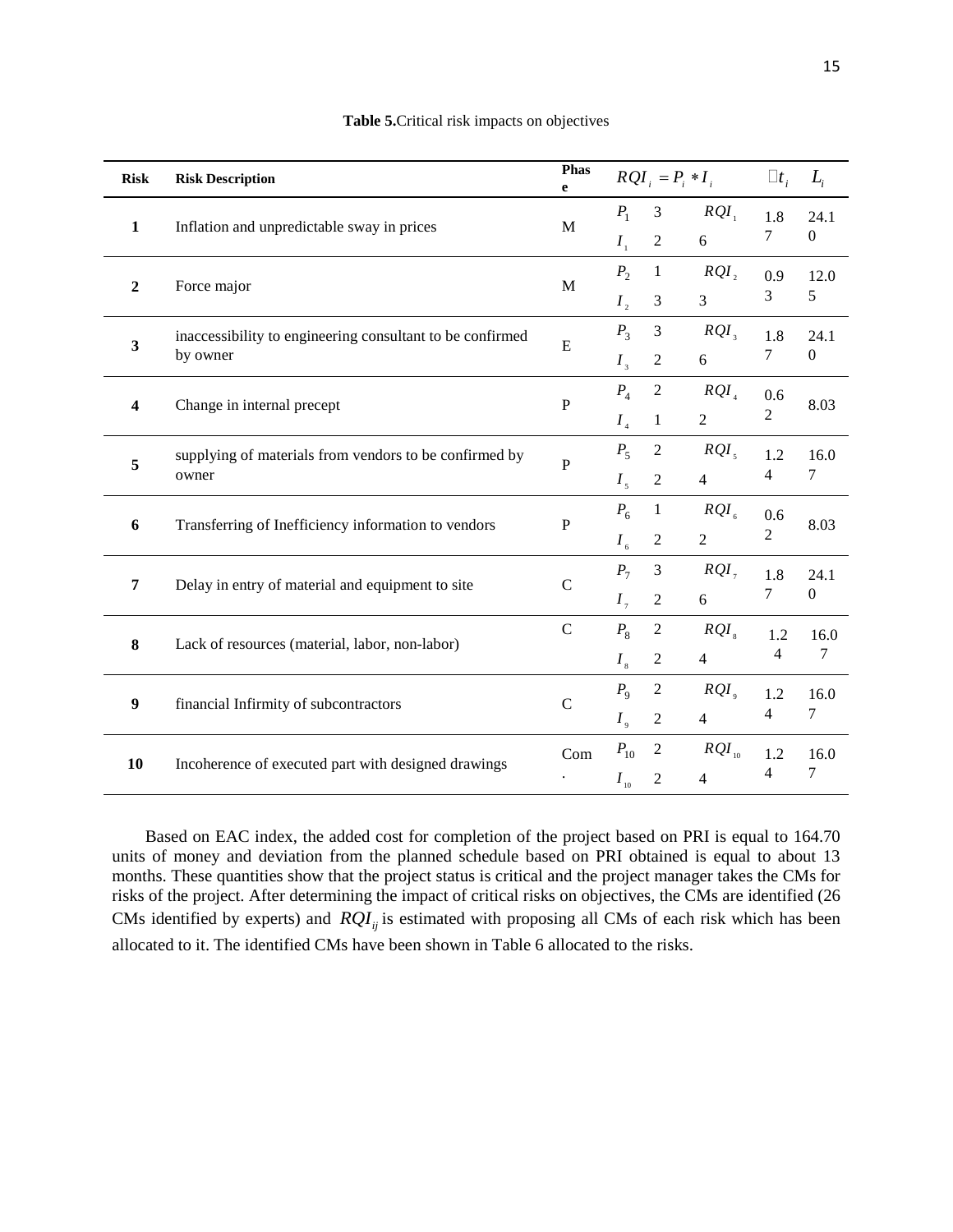| <b>Decision</b><br>Variables | <b>Strategy</b> | $\mathbf{CMs}$                                                                                                      |
|------------------------------|-----------------|---------------------------------------------------------------------------------------------------------------------|
| $S_{17}$                     | Avoidance       | Negotiation with client for receiving margin cost                                                                   |
| $S_{18}$                     |                 | Resource planning                                                                                                   |
| $S_{112}$                    |                 | Implementation of project management standards specially RM                                                         |
| $S_{113}$                    |                 | Resource increasing                                                                                                 |
| $S_{115}$                    |                 | Supplying and stocking before predefined dates                                                                      |
| $S_{116}$                    | Mitigation      | Expediting in supplying                                                                                             |
| $S_{119}$                    |                 | Employing management reserves                                                                                       |
| $S_{122}$                    |                 | Employing groups for analyzing economical indexes                                                                   |
| $S_{124}$                    |                 | Employing incentive tools for expediting and decreasing cost                                                        |
| $S_{125}$                    |                 | Shortening or eliminating of complicated work process                                                               |
| $\boldsymbol{S}_{21}$        | Transfer        | Project makes insurance                                                                                             |
| $S_{33}$                     | Avoidance       | Conclude a contract as PC                                                                                           |
| $S_{35}$                     |                 | Negotiation with client for employing of other engineering firms                                                    |
| $\boldsymbol{S}_{39}$        | Mitigation      | Negotiation with client for employing of consultant firms for reviewing and approval<br>of similar project drawings |
| $S_{312}$                    |                 | Implementation of project management standards specially RM                                                         |
| $S_{412}$                    |                 | Implementation of project management standards specially RM                                                         |
| $S_{\rm 417}$                |                 | Legal consulting for identifying of administrating process with the lowest incurrence<br>provision                  |
| $\boldsymbol{s}_{52}$        | Transfer        | Concluding a contract with internal/external suppliers                                                              |
| $S_{56}$                     | Avoidance       | Negotiation with client for supplying of other suppliers                                                            |
| $S_{512}$                    |                 | Implementation of project management standards specially RM                                                         |
| $S_{514}$                    |                 | Informal ways in emergency conditions                                                                               |
| $S_{523}$                    | Mitigation      | Employing experience of similar projects                                                                            |
| $S_{612}$                    |                 | Implementation of project management standards specially RM                                                         |
| $S_{620}$                    |                 | Implementation of a document control system                                                                         |
| $S_{621}$                    |                 | Employing consultant firms                                                                                          |
| $S_{72}$                     | Transfer        | Concluding a contract with internal/external suppliers                                                              |
| $S_{712}$                    |                 | Implementation of project management standards specially RM                                                         |
| $S_{716}$                    |                 | Expediting in supplying                                                                                             |

## **Table 6.**Control measures allocated to risks.

Mitigation

 $s_{\rm 88}$ 

Resource planning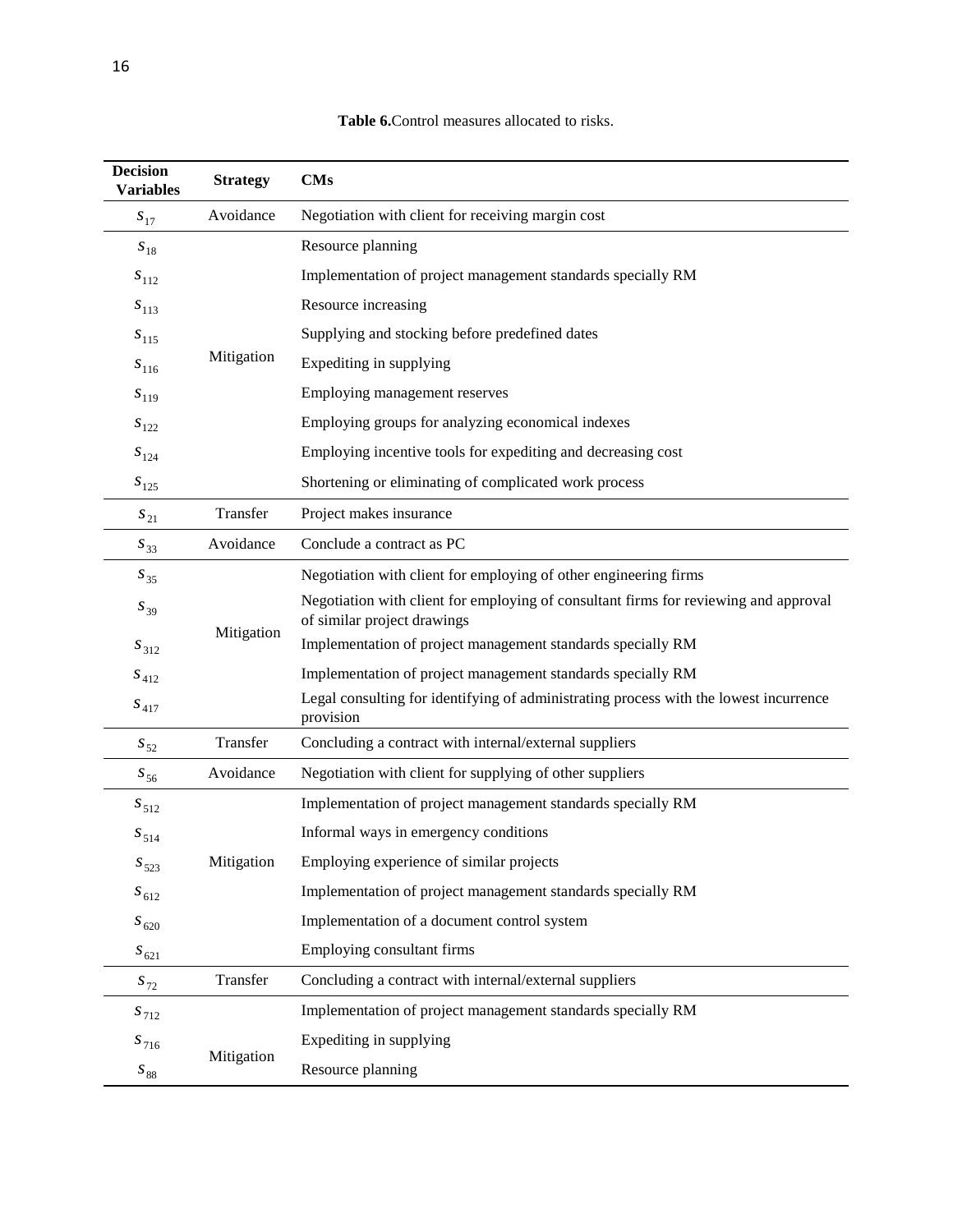| <b>Decision</b><br><b>Variables</b> | <b>Strategy</b> | CMs                                                                           |
|-------------------------------------|-----------------|-------------------------------------------------------------------------------|
| $S_{912}$                           |                 | Implementation of project management standards specially RM                   |
| $S_{913}$                           |                 | Increasing of resources                                                       |
| $S_{910}$                           |                 | Negotiating and concluding a contract for financing of project with financers |
| $S_{912}$                           | Mitigation      | Implementation of project management standards specially RM                   |
| $S_{926}$                           |                 | Expediting payment by owner                                                   |
| $S_{104}$                           | Avoidance       | Employing of more experience subcontractors                                   |
| $S_{1011}$                          |                 | instruction of key personnel                                                  |
| $S_{1012}$                          |                 | Implementation of project management standards specially RM                   |
| $S_{1018}$                          | Mitigation      | Quality control improvement                                                   |
| $S_{1020}$                          |                 | Implementation of a document control system                                   |
|                                     |                 |                                                                               |

**Table 6.**continued

Based on AHP technique the weight of each CM with regard to the impact on the objectives (time, cost and quality) is calculated and ranked. Afterwards, the impact of each CM in reducing  $RQI_i$  can be determined. EVM indices with considering new PRI are calculated. We can calculate  $\Box t'_{ij}$  and  $L'_{ij}$ quantities which are listed in Table 7.

 So as mentioned, after identifying CMs and the weights and effects of each CM on reduction of the risk loss and the project completion time, one should estimate the cost requirements for employing the CMs. The results of which have been listed in Table 7.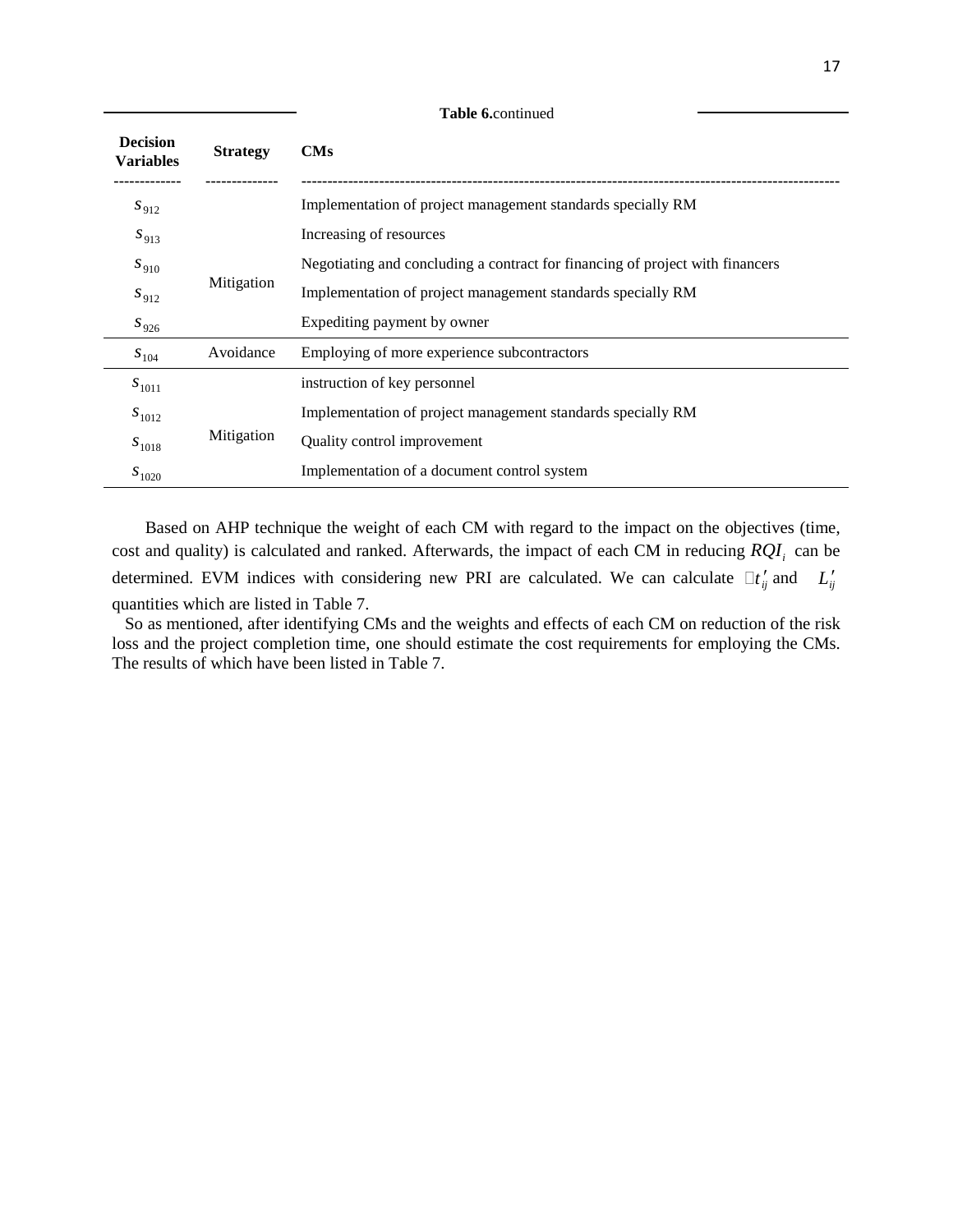| Risk no.                                     | $c'_{ii}$<br>$c_{ii}$<br><b>Risk Description</b>      |       |                  | $RQI_i = P_i * I_i$        |                | $\Box t_{ii}'$ | $L_{ij}'$    |      |
|----------------------------------------------|-------------------------------------------------------|-------|------------------|----------------------------|----------------|----------------|--------------|------|
| $\mathbf{1}$                                 | Inflation and unpredictable sway in prices            | 23,70 | 0,58             | $P_1$                      | $\overline{c}$ | $RQI_1$        | 0.55         | 8.68 |
|                                              |                                                       |       |                  | $I_{\scriptscriptstyle 1}$ | $\mathbf{1}$   | $\overline{c}$ |              |      |
| 2                                            | Force major                                           | 31,30 | $\mathbf{0}$     | $P_{2}$                    | $\mathbf{1}$   | $RQI_{2}$      | 0.55         | 8.68 |
|                                              |                                                       |       |                  | $I_{2}$                    | $\overline{2}$ | $\overline{2}$ |              |      |
| 3                                            | inaccessibility to engineering consultant that be     | 44,20 | 3                | $P_3$                      | $\overline{c}$ | $RQI_{3}$      | 0.55         | 8.68 |
|                                              | confirmed by owner                                    |       |                  | $I_{\rm{3}}$               | $\mathbf{1}$   | $\overline{c}$ |              |      |
| $\overline{4}$<br>Change in internal precept |                                                       | 0,1   | 0,01             | $P_4$                      | $\mathbf{1}$   | $RQI_{4}$      | 0.27         | 4.34 |
|                                              |                                                       |       |                  | I <sub>4</sub>             | $\mathbf{1}$   | $\mathbf{1}$   |              |      |
| 5                                            | supplying of materials from vendors that be confirmed | 10,03 | 6,08             | $P_5$                      | $\mathbf{1}$   | $RQI_{5}$      | 0.27         | 4.34 |
|                                              | by owner                                              |       |                  | $I_{\rm s}$                | $\mathbf{1}$   | $\mathbf{1}$   |              |      |
| 6                                            | Transferring of Inefficiency information to vendors   | 10,15 | $\boldsymbol{0}$ | $P_6$                      | $\mathbf{1}$   | $RQI_{6}$      | 0.27         | 4.34 |
|                                              |                                                       |       |                  | $I_{\epsilon}$             | $\mathbf{1}$   | $\mathbf{1}$   |              |      |
| $\tau$                                       | Delay in entry of material and equipment to site      | 10,13 | $\boldsymbol{0}$ | $P_7$                      | $\mathbf{1}$   | $RQI_{7}$      | 0.27         | 4.34 |
|                                              |                                                       |       |                  |                            | $I_{\tau}$     | $\mathbf{1}$   | $\mathbf{1}$ |      |
| 8                                            | Lack of resources(material, labor, non labor)         | 20,10 | $\boldsymbol{0}$ | $P_8$                      | 1              | $RQI_{\rm s}$  | 0.27         | 4.34 |
|                                              |                                                       |       |                  | $I_{\rm s}$                | $\mathbf{1}$   | $\mathbf{1}$   |              |      |
| 9                                            | financial Infirmity of subcontractors                 | 33,30 | $\boldsymbol{0}$ | $P_{\rm q}$                | $\mathbf{1}$   | $RQI_{\rm o}$  | 0.27         | 4.34 |
|                                              |                                                       |       |                  | $I_{\rm g}$                | $\mathbf{1}$   | 1              |              |      |
| 10                                           | Incoherence of executed part with designed drawings   | 8,32  | $\boldsymbol{0}$ | $P_{10}$                   | $\mathbf{1}$   | $RQI_{10}$     | 0.27         | 4.34 |
|                                              |                                                       |       |                  | $I_{10}$                   | $\mathbf{1}$   | 1              |              |      |

## **Table7.**Critical risk impact on objectives taking CMs

Having solved the goal programming model (19)-(31), the optimal solution was achieved as shown in Table 8. Therefore, any deviation from the goals is calculated easily and decision maker/project manager can view the results based on his/her predefined goals. There were some constraints for employing the CMs based on the organization and project conditions. Moreover, it is not necessary at this time to employ the  $14<sup>th</sup>$  control measure for the  $5<sup>th</sup>$  risk.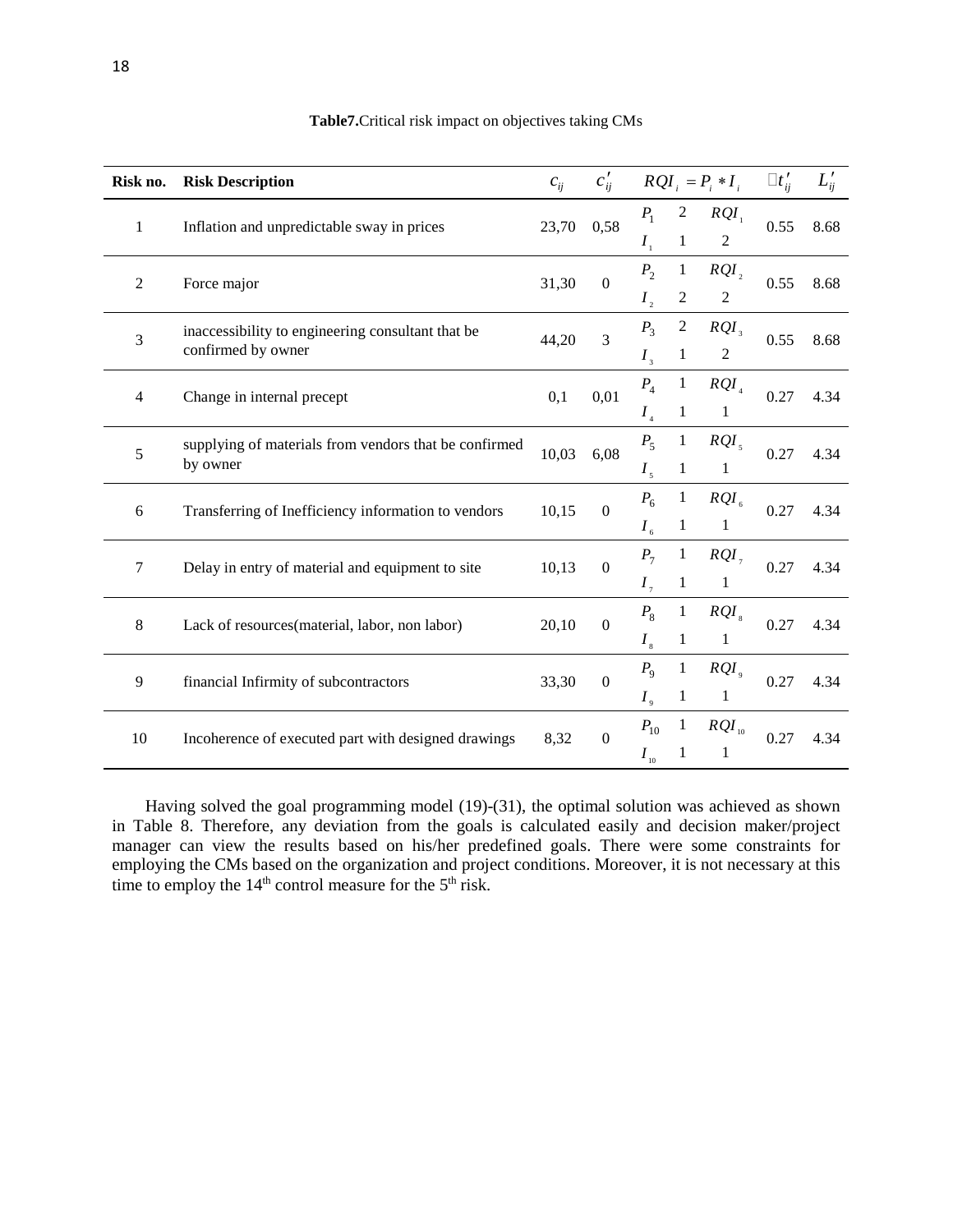| <b>Risk</b>    | Optimal CMs for responding to risk's                                            |  |
|----------------|---------------------------------------------------------------------------------|--|
| no.            |                                                                                 |  |
| 1              | $S_{17}, S_{18}, S_{112}, S_{115}, S_{116}, S_{119}, S_{122}, S_{124}, S_{125}$ |  |
| $\overline{2}$ | $S_{212}$                                                                       |  |
| 3              | $S_{35}$ , $S_{39}$ , $S_{312}$                                                 |  |
| $\overline{4}$ | $S_{412}, S_{417}$                                                              |  |
| 5              | $S_{56}, S_{512}, S_{523}$                                                      |  |
| 6              | $S_{612}$ , $S_{620}$                                                           |  |
| 7              | $S_{72}$ , $S_{712}$ , $S_{716}$                                                |  |
| 8              | $S_{88}, S_{812}$                                                               |  |
| 9              | $S_{912}$ , $S_{926}$                                                           |  |
| 10             | $S_{1011}, S_{1012}, S_{1018}, S_{1020}$                                        |  |

#### **Table 8.**Optimal control measures for responding to risks

#### **Table 9.**Deviations predefined goals

| <b>Deviations of</b><br>goals | %ROIV      | $\%L_{\lambda}$ | % $\Delta T$ |  |
|-------------------------------|------------|-----------------|--------------|--|
| Ouantity (%)                  | 27<br>ے د- | $-33.63$        | $-36.81$     |  |

The results of this study are summarized as follows. According to Table 8, the optimal CMs are discovered for each risk. As shown, the  $12<sup>th</sup>$  CM is needed to respond to all critical risks which indicate the importance of implementing the project management standards specially RM in the project. The project manager must be aware, that the majority of CMs are strategies for mitigation of risk occurrence probability and risk loss to the project. Hence, the project team must always be ready to react properly in response to the risks.

Improvement of the project objectives is found significant as follows. In total, 65.73% of improvement can be achieved in the project cost based on EVM indices and 72% in the project completion time by using the entire CMs. However the following results are found based on the allocated budget. The improvement in time is equal to 45.49%, while the improvement in reduction of the risk loss is equal to 43.43% and finally the RQI quantity is increased to 46.43%. The proposed methodology is flexible in many types of EPC projects and by changing the risks, contractual objectives and organizational politics, the quantities and optimal CMs will also change. Moreover deviation from the goals has been shown in Table 9. Now the project manager must use all available tools and facilities for implementing the CMs in the risk monitoring stage and compare the results with the proposed model and take any required modifying action.

#### **6- Conclusion and Future Research**

 Economic development in many countries requires implementation of large-scale projects and currently, the owners normally tend to conclude an EPC contract with the contractors to execute such projects.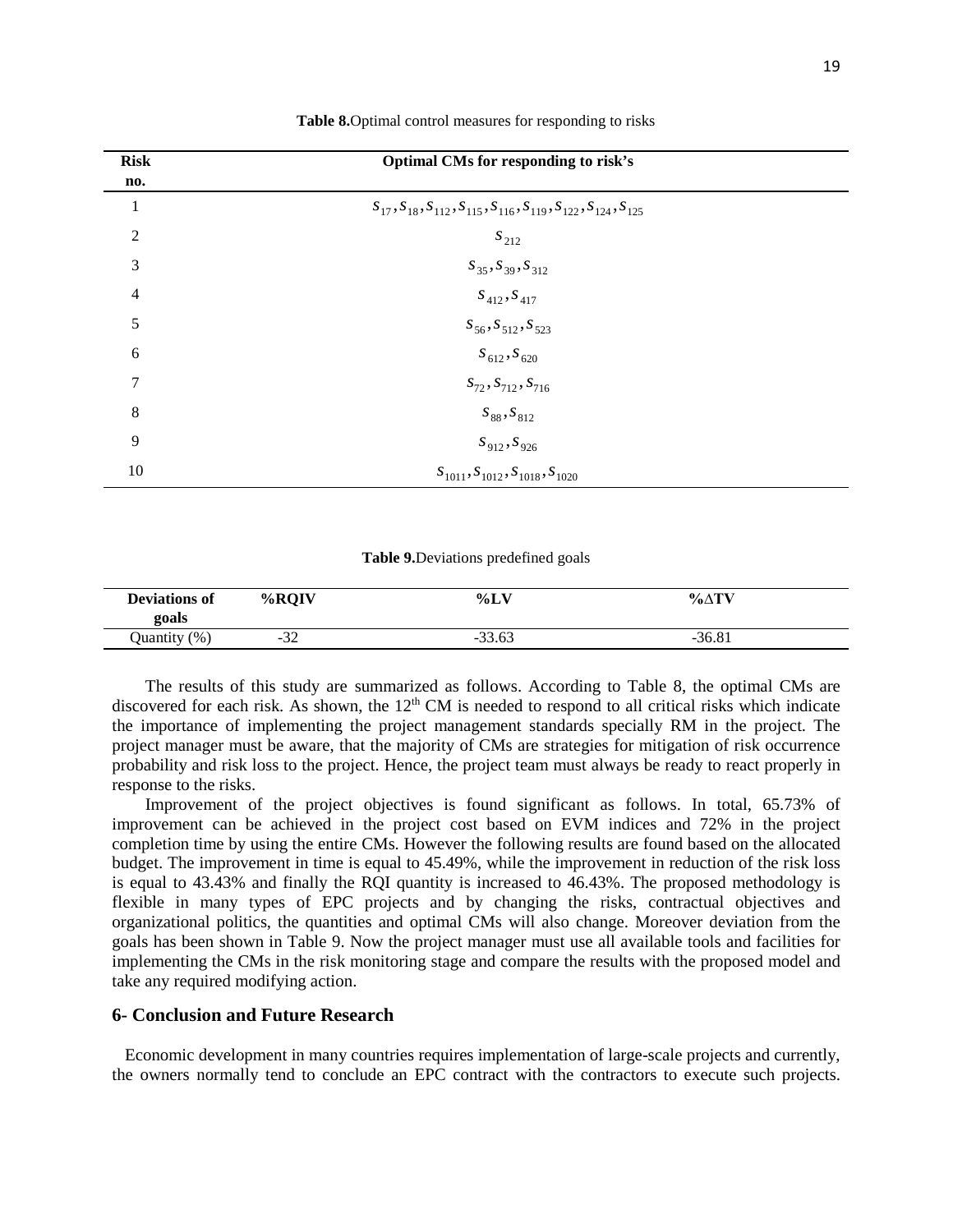Actually the RM process which is one of the areas of project management can lead the project team to its goals. This research describes a methodology for identifying and analyzing the critical risks in a largescale EPC project. It was a combination of MCDM and Earned value management techniques which is a well-known method for the project managers. By employing and solving a goal programming model, the most optimal responses to the risks were identified. In accordance with the findings of the present case study, in construction of LPG storage tanks, the critical risks may cause undesirable effects in the project objectives. In the EPC projects the least mistake and error can result in irrecoverable results. Hence, all the stakeholders have got to attend to risks during execution of the project and register, control, and update them as long as they do not endanger the project objectives. As a result, with the use of the proposed methodology, it was possible to select optimal solutions to respond to the risks.

## **References**

Adedokun, O.A., D.R. Ogunsemi, I.O. Aje, O.A. Awodele and D.O Dairo.(2011). Evaluation of qualitative risk analysis techniques in selected large construction companies in Nigeria, *Journal of Facilities Management, Vol.11 No. 2*, pp. 123-135.

Adedeji B.badiru, olufemi A.omitaomu.(2011),*handbook of industrial engineering equations, formulas and calculations, CRC Press*, Taylor & Francis Group, 6000 Broken Sound Parkway NW, Suite 300,Boca Raton, FL 33487-2742.

Alam Tabriz Akbar et al.(2013), A Combined Approach of the Earned Value Management and the Risk Management for Estimating Final Results of Projects in Fuzzy Environment

Aliverdi Reza, Moslemi Naeni Leila, Salehipour Amir.(2013).Monitoring project duration and cost in a construction project by applying statistical quality control charts, *International Journal of Project Management 31*, 411–423.

Bon-Gang Hwang et al. (2014). Risk management in small construction projects in Singapore: Status, barriers and impact, *International Journal of Project Management 32*, 116–124.

Car, V., J.H.M.Tah.(2001),A fuzzy approach to construction project risk assessment and analysis: construction project risk management system, *Advances in Engineering Software 32*, pp.847-857.

Changsoon Park, Suneung Ahn, Sangwon Lee.(2014).A Bayesian decision model based on expected utility and uncertainty risk, *Applied Mathematics and Computation 242*, 643–648.

Charnes,A., Cooper, WW., Ferguson,R.,(1995),Optimal estimation of executive compensation by linear programming, *Management Science, 1*, 138-151.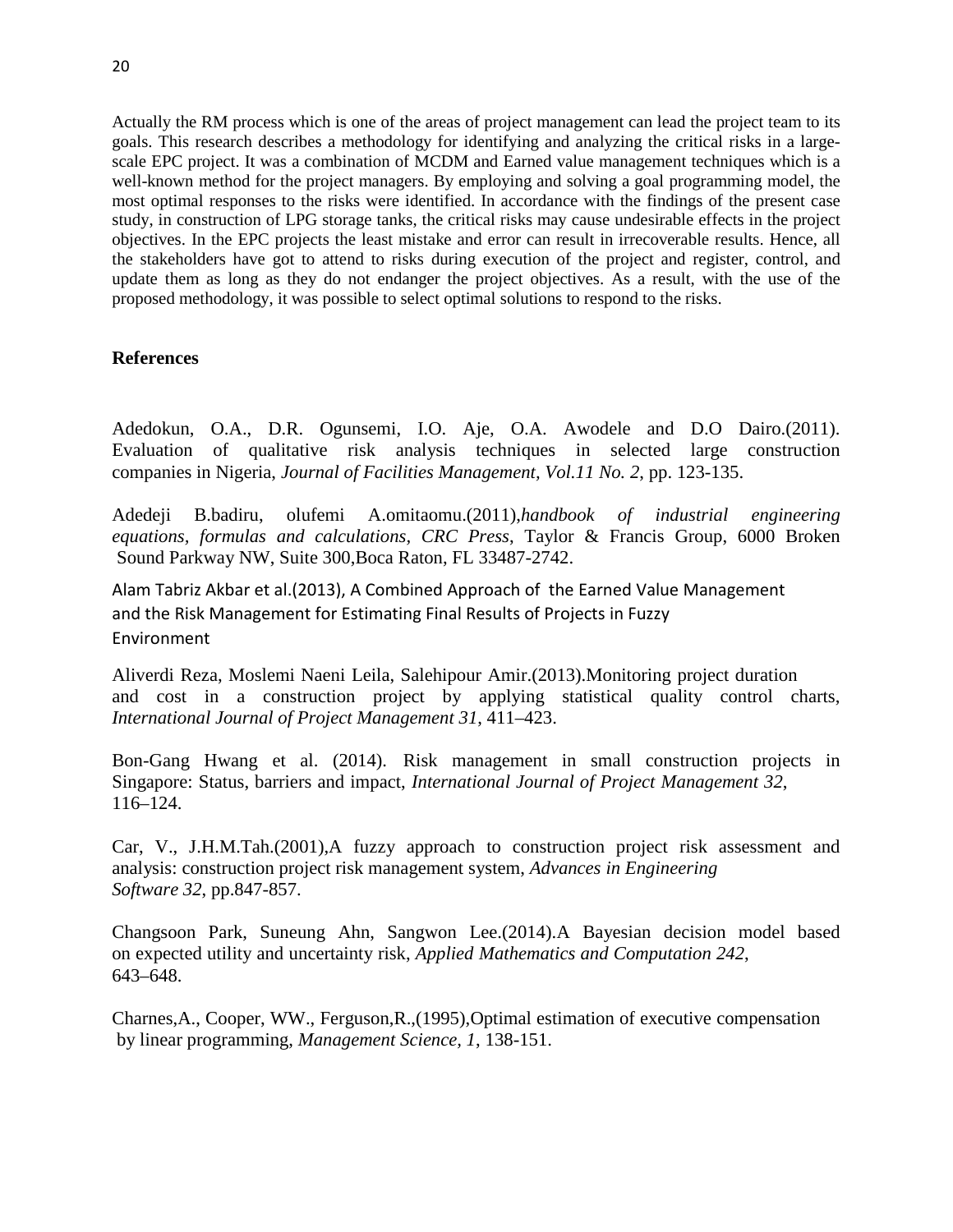Costa Kyle. et al. (2009). Contract Management for International EPC Projects a Major Qualifying Project Report, Submitted to the Faculty of the Worcester polytechnic institute.

Fontela, E.and Gabus, A.(1974),The DEMATEL,Innovative Methods, Research Report : *Structural Analysis of the World Problematique, Battelle Institute, Geneva.*

Ghezavati Vahidreza, Shojaie Amir Abbas, Esfandiari Hossein, Alavi Kamelia.(2013), Identifying, Prioritization and Responding to Quality Risks Using COQ Approach in Construction Industry, *Caspian Journal of Applied Sciences Research, 2(6)*, pp. 21-32.

Gwo-Hshiung Tzeng. Jih-Jeng Huang.(2011),*Multiple attribute decision making Methods and applications*.

HL.chan Joseph. et al.(2010),Developing a fuzzy risk assessment model for guaranteed maximum price and target cost contracts in construction, *Journal of Facilities Management, Vol. 9 No. 1*, pp.34-51.

Jun ying liu, Sui pheng low.(2009).Developing an organizational learning-based model for risk management in Chinese construction firms A research agenda, *Disaster Prevention and Management, Vol. 18 No.2*, pp.170-186.

kris, nilson,R.,(2006).Experienced based recommendation on risk allocation for both owners and contactors, *Pegasus.*

Mahamid Ibrahim.(2011).Risk matrix for factors affecting time delay in road construction projects: owners' perspective, Engineering, *Construction and Architectural Management, Vol. 18 No.6*, pp. 609- 617.

Marcelino Sara - Sadaba et al. (2014). Project risk management methodology for small firms, *International Journal of Project Management 32*, 327–340.

Mohebbi Amir Hassan, Bislimi Ngadhnjim.(2012).Project Risk Management methodology Development for Engineering, Procurement and Construction Projects, a Case Study in the Oil and Gas *Industry, Faculty of Economic Sciences, Communication and IT Karlstads Universitet, Universitetsgatan, 65188*, KARLSTAD SWEDEN.

Moore David A.(2013).Security Risk Assessment Methodology for the petroleum and petrochemical industries, *Journal of Loss Prevention in the Process Industries 26*, 1685-1689.

Murphy Martina et al.(2011).A methodology for evaluating construction innovation constraint through project stakeholder competencies and FMEA, *Construction Innovation*, *Vol. 11 No. 4*, pp. 416-440.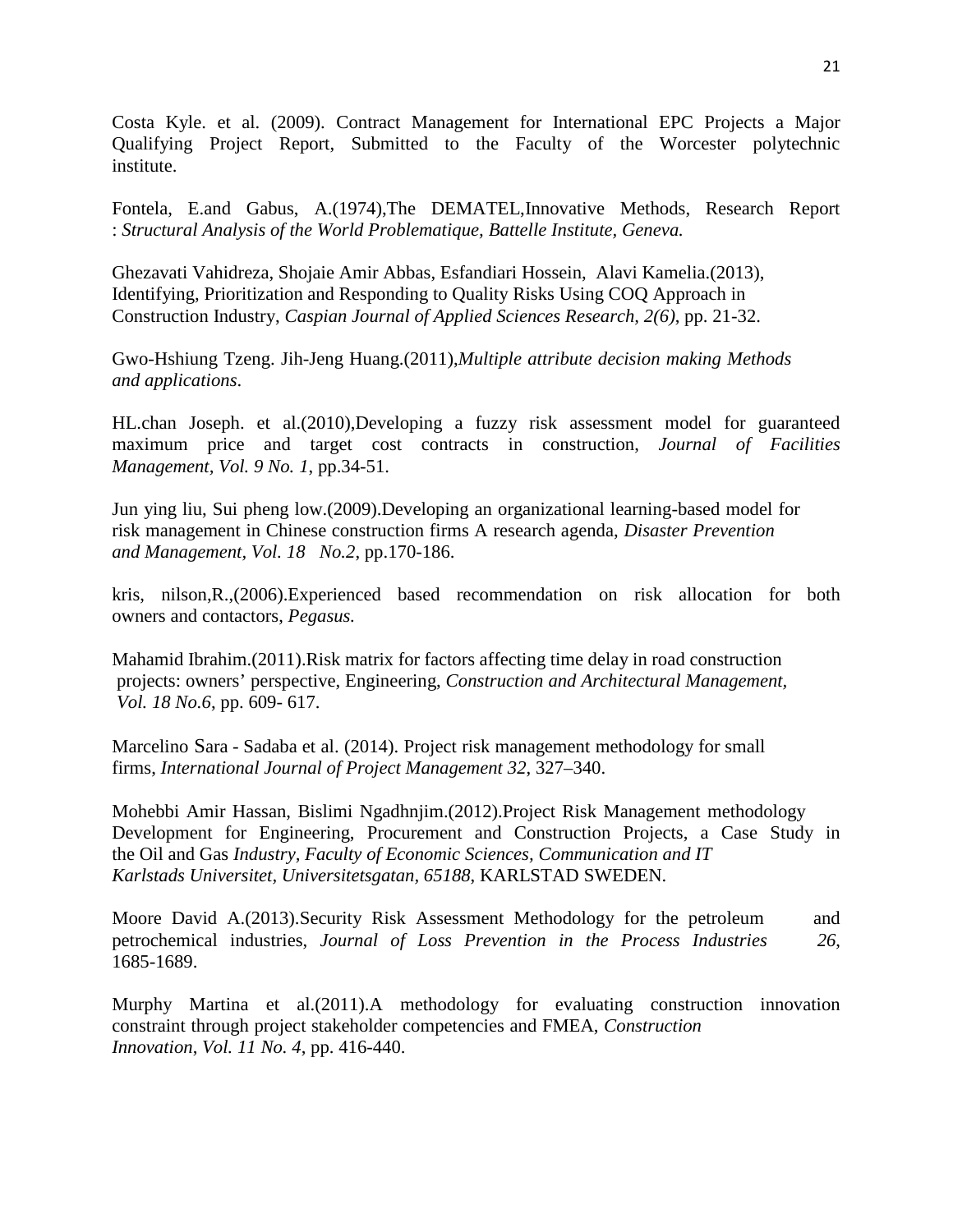Odeyinka Henry, Lowe John, Kaka Ammar.(2012),Regression modeling of risk impacts on construction cost flow forecast, *Journal of Financial Management of Property and Construction, Vol.17, No.3*, pp.203-221.

Ozdas Ahmet, okmen onder.(2004).Risk analysis in fixed-price design–build construction project, *Building and Environment 39*, pp 229 – 237.

Peixoto Joana, Tereso Anabela.(2014). Gabriela Fernandes, Rui Almeida. Project Risk Management Methodology: A Case Study of an Electric Energy Organization, *Procedia Technology 16*, 1096 – 1105.

Project management body of knowledge. (2013). *(PMBOK®) guide-5 the edition*.

Rezaie,K., et al. (2007). Using extended Monte Carlo simulation method for the improvement of risk management: Consideration of relationships between uncertainties*, Applied Mathematics and Computation 190*, 1492–1501.

Rodrigues-da-Silva, Luiz Henrique., Crispim, José António.,(2014). The project risk management process, a preliminary study, *Procedia Technology 16*, 943 – 949.

Ruey-Chyn Tsaur.(2011).Decision risk analysis for an interval TOPSIS method, *Applied Mathematics and Computation 218*, 4295–4304.

Sapori E., Sciutto M., Sciutto G.(2014). A quantitative approach to risk management in Critical Infrastructures, *Transportation Research Procedia 3*, 740 – 749.

Samani Babak A., shahbodaghlu Farzad.(2012) , A Fuzzy Systematic Approach to Construction Risk Analysis, *Journal of Risk Analysis and Crisis Response, Vol. 2, No. 4*, 275-284.

Taylan Osman, Bafail Abdallah O., Abdulaal Reda M.S., Kabli Mohammed R..(2014). Construction projects selection and risk assessment by fuzzy AHP and fuzzy TOPSIS methodologies, *Applied Soft Computing 17*, 105–116.

Teymouri Maryam, Ashoori Maryam.(2011).The impact of information technology on risk management , *Procedia Computer Science 3*, 1602–1608.

Vandevoorde Stephan, vanhouke Mario.(2006),A comparison of different project duration forecasting methods using earned value metrics, *International Journal of Project Management 24,* 289–302.

Wei guo. (2004). Development of a framework for preliminary risk analysis in transportation projects ,*civil engineering.*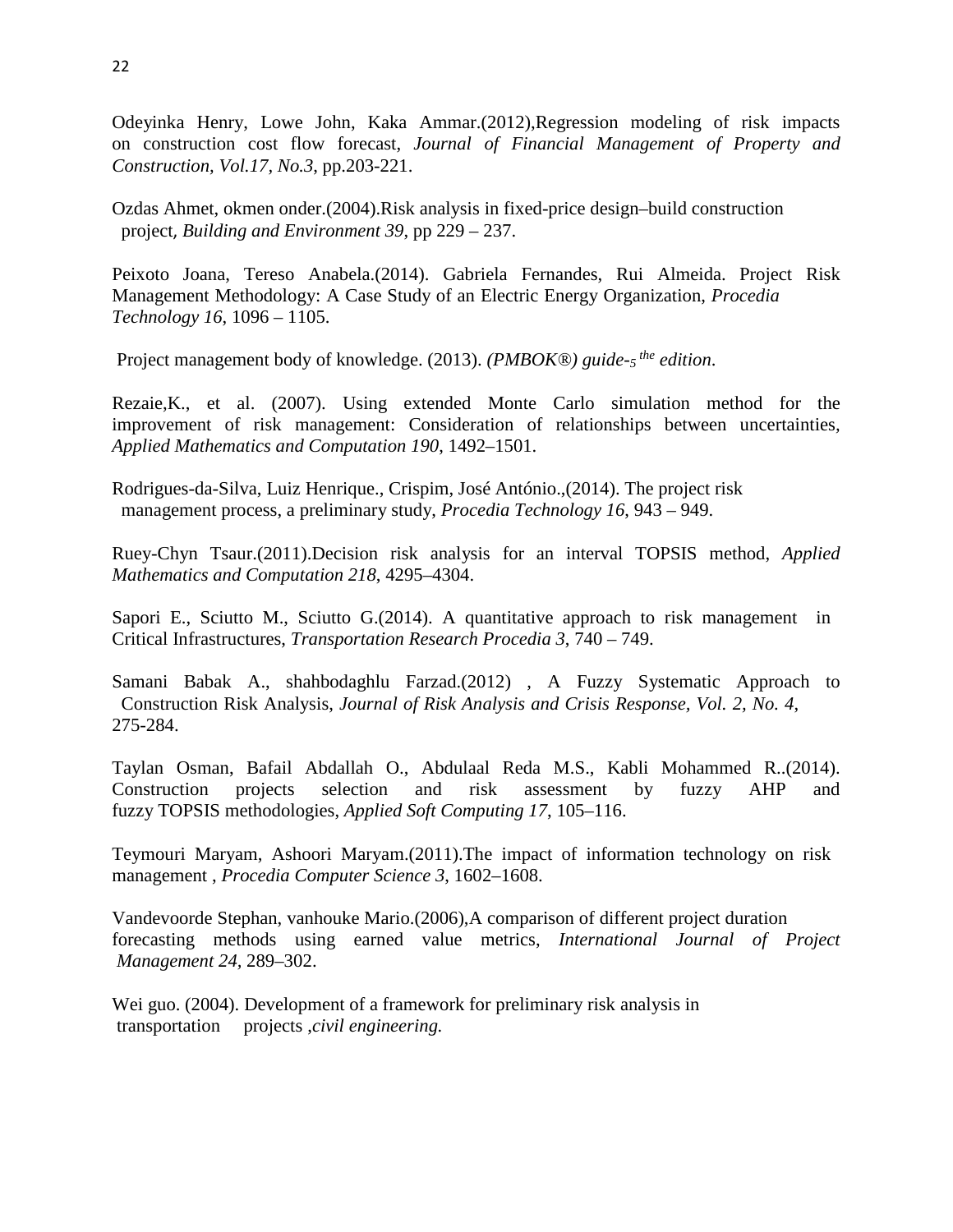Xiafengh du, Amory N.Li.(2008) , Monte Carlo simulation and a value-at-risk of concessionary project the case study of the Guangshen Freeway in China, *Management Research News, Vol. 31 No. 12*, pp. 912- 921.

YaoZhang, Zhi-Ping Fan.(2014). An optimization method for selecting project risk response strategies, *International Journal of Project Management 32*, 412–422.

Zadeh, Lotfi, Fuzzy sets.(1965),*Information and Control 8*, 338–353.

Zhang Yanting, Xing Liyun. (2011).Research on Risk Management of Petroleum Operations, *Energy Procedia 5*, 2330–2334.